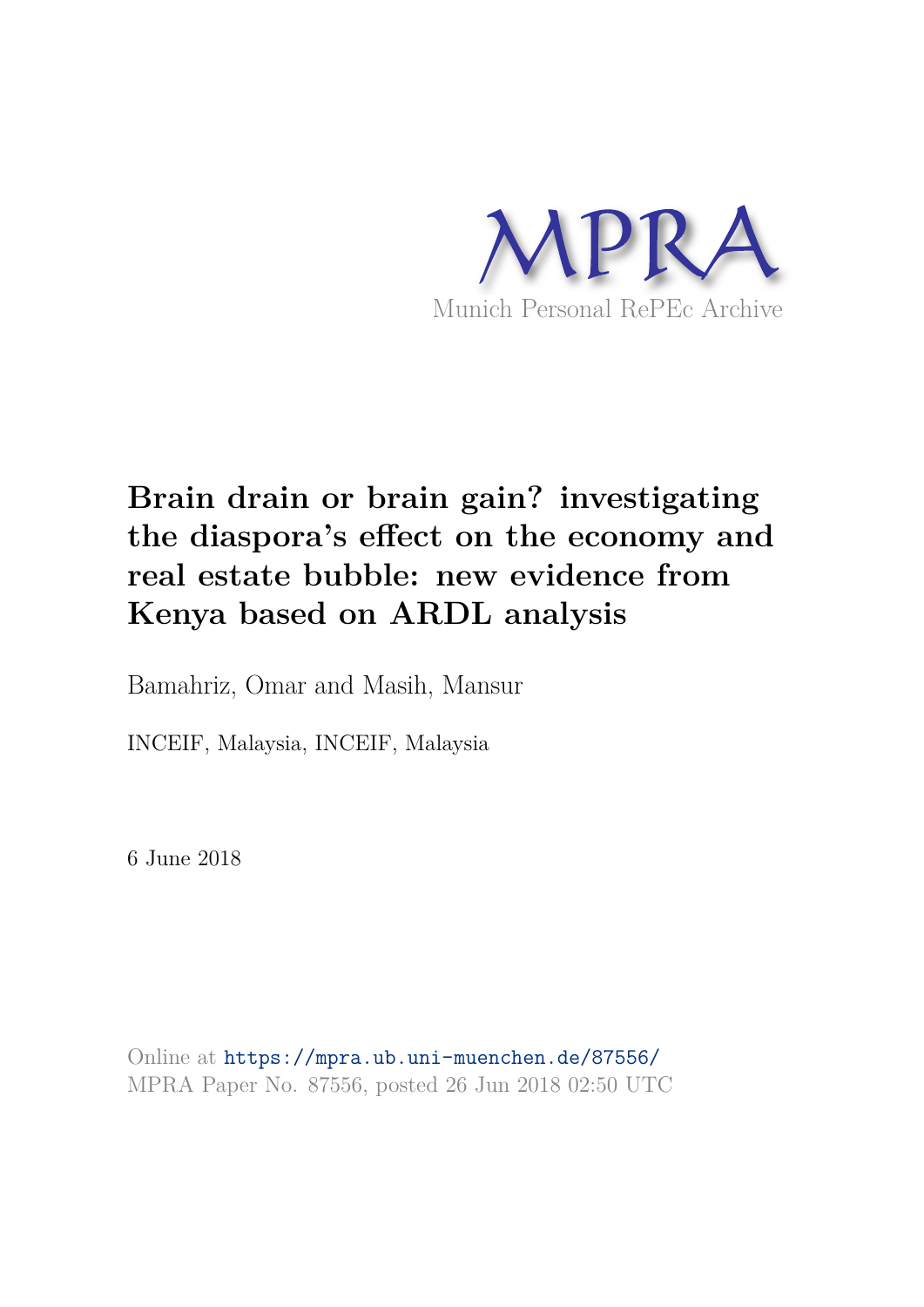**Brain drain or brain gain? investigating the diaspora's effect on the economy and real estate bubble: new evidence from Kenya based on ARDL analysis** 

Omar Bamahriz<sup>1</sup> and Mansur Masih<sup>2</sup>

#### **Abstract**

.<br>-

The diaspora has often been castigated for the real estate bubble as a greater part of their remittances is invested in property. We therefore want to identify the relationship between these remittances, real estate prices and the GDP and employ the ARDL model to try and investigate whether there exists a long run relationship between them. This we believe would make a significant contribution to both the policy makers and academia due to scarce literature focused on the diaspora's effect on the real estate prices in their home countries. We find no causal relationship between the remittances and the real estate bubble but find a trade-off in using the exchange rate to make housing more affordable at the expense of economic growth.

<sup>&</sup>lt;sup>1</sup>Graduate student in Islamic finance at INCEIF, Lorong Universiti A, 59100 Kuala Lumpur, Malaysia.

<sup>2</sup> **Corresponding author**, Professor of Finance and Econometrics, INCEIF, Lorong Universiti A, 59100 Kuala Lumpur, Malaysia. Phone: +60173841464 Email: mansurmasih@gmail.com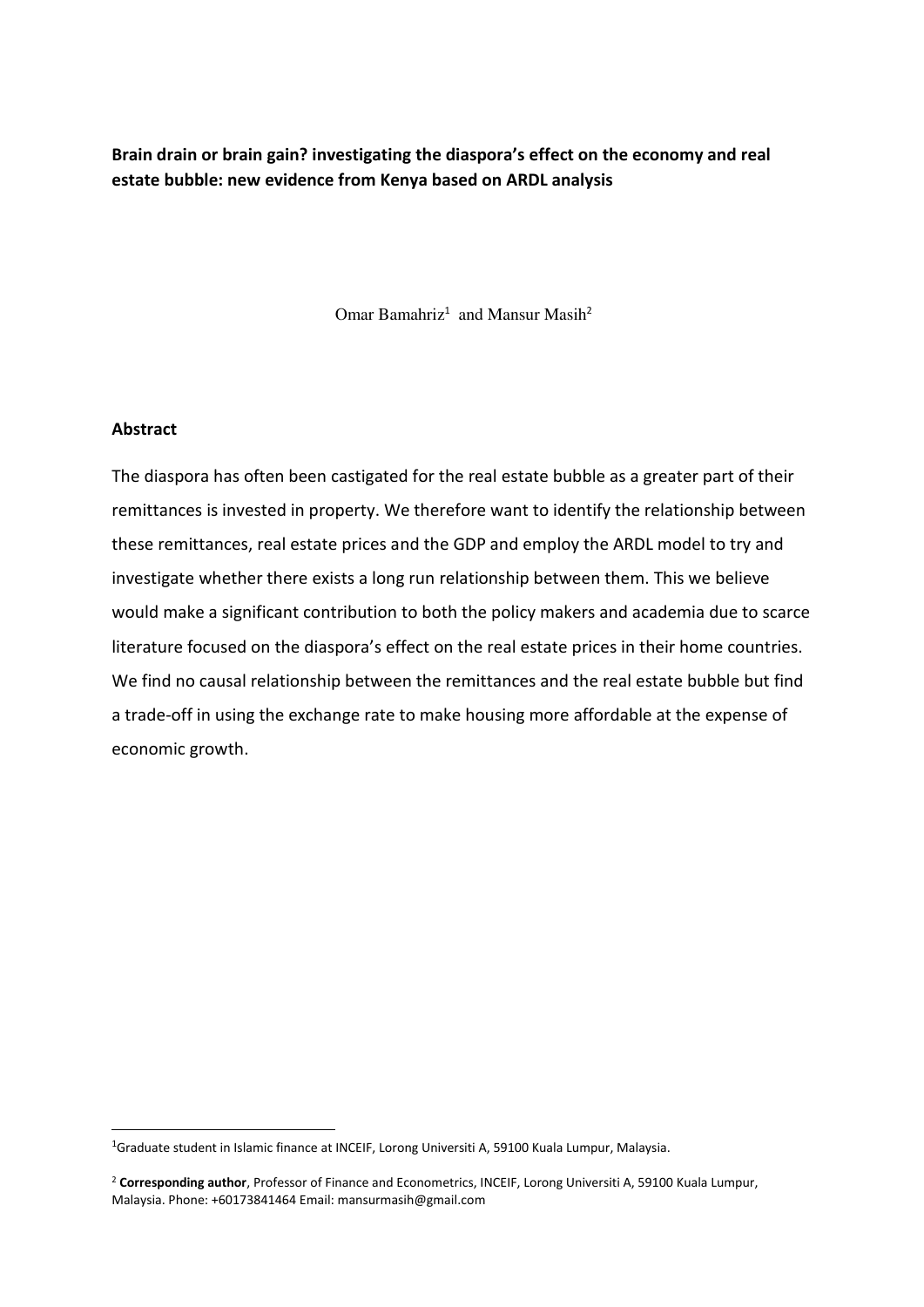#### **1.0 Introduction**

The importance of diaspora remittances cannot be overstated especially in the developing economies. Remittance is one of the channels through which the home country is affected by the migrants' decision to emigrate. The developing economies face well covered issues ranging from poverty, unemployment to inequality. This brings about the 'brain drain' effect where the highly skilled and qualified portion of the labour force is left with little choice but to emigrate in search for better opportunities and greener pastures more often than not towards more developed economies.

The Kenyan economy is the leading economy in the east Africa with a GDP growth of 5.8% in 2016 and is recognised as a regional powerhouse. The economy remains resilient due to its diversity while services contributed the highest proportion to GDP growth and is expected to continue as the country remains the leading regional hub for information and communication technology, financial, and transportation services (AfDB, 2018).

The diaspora plays a critical role in the Kenyan economy with statistics indicating that their remittances exceed that of both aid and foreign direct investment (FDI) which emphasizes their importance towards the development of the country. Moreover, the real estate sector is viewed as a safe investment option with gradual appreciation in value as well as both generating a stable return and inducing a sense of patriotism to the Kenyans living abroad.

The real estate prices in Kenya have been on a sharp upward trend in the last decade and the prices of real estate per square foot in the capital Nairobi are one of the highest in Africa due to a surge of investments in the sector as well as rapid urbanisation among other reasons.(Knight Frank, 2014)

Theoretically, the 'brain drain syndrome' is known to be detrimental to developing economies as the respective country loses the 'crème de la crème' of its most precious asset, its labour force (Grubel and Scott, 1966; Johnson, 1967). This could be both in terms of skilled as well as unskilled labour and causes a welfare loss through both externalities and short run adjustment costs. It also reduces human capital growth rate resulting in a shrinking per capita growth for the developing economy (Haque and Kim, 1995).

2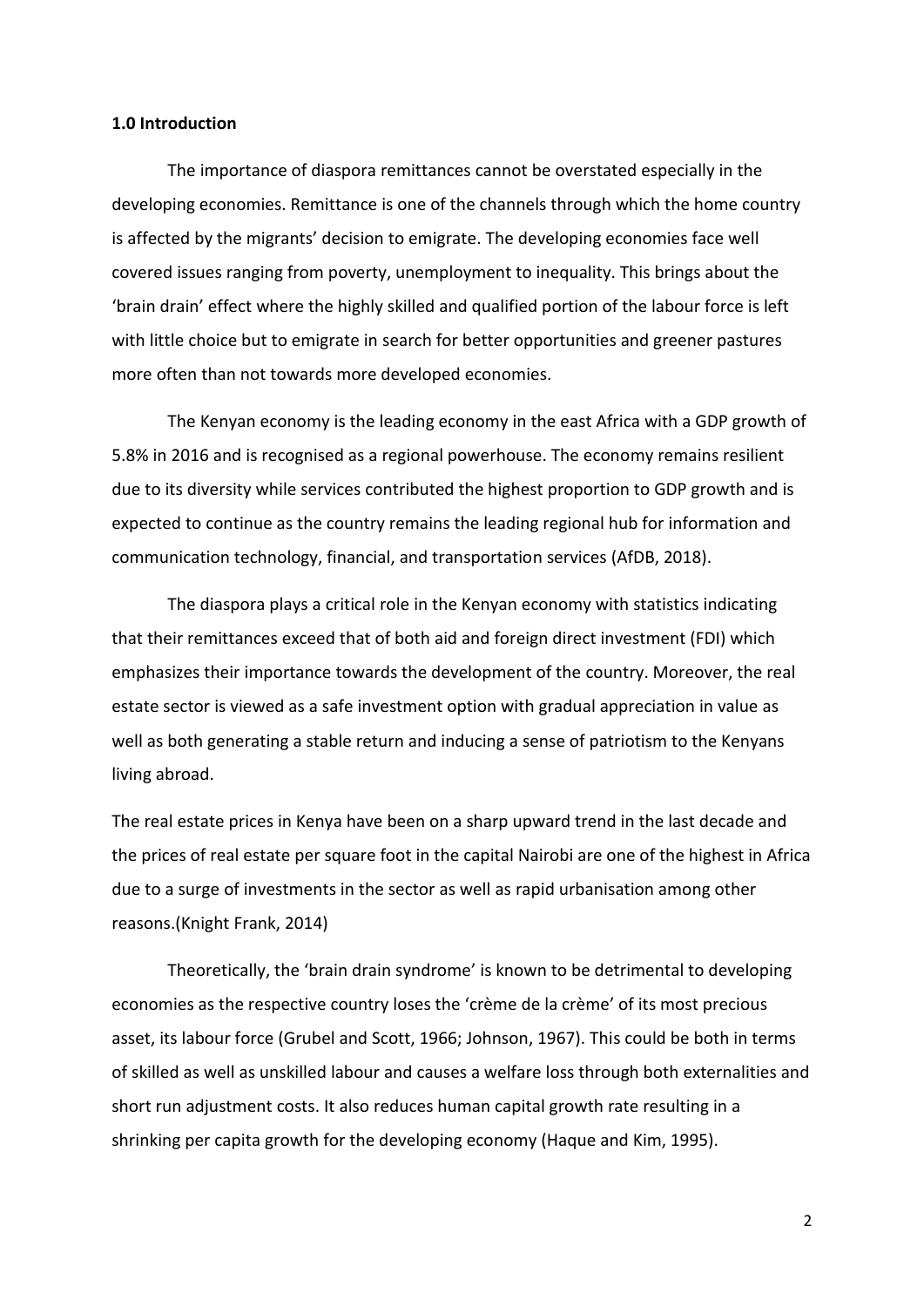The pure altruism theory demonstrates that a positive utility is developed by emigrants when the welfare of their family in their home country improves. Furthermore, it adds that the remittances from the emigrants are of a countercyclical nature hence are expected to increase with worsening economic conditions in their home country thus having a compensatory effect. (Vargas-Silva, 2009). On the contrary, the pure self interest theory indicates that there is no inverse relationship between remittances and the home countries' economic condition and goes a step further to even indicate the possibility of a positive relationship between economic conditions and remittances where positive economic conditions may signify higher levels of potential and hence encouraging higher remittances by emigrants, this highlights the 'self interest' motive in the theory. Therefore the theories remain inconclusive as to whether remittances are centered on self interest or are more altruistic in nature.

Empirical studies on developing economies demonstrate that the diaspora remittances have varying effects on the receiving or home economies of those remittances depending on their transmission channels which include consumption and trade among others.

Some studies demonstrate that migrant remittances have positive growth effects in recipient economies including developing countries in South Asia such as, Pakistan and Sri Lanka among others (Cooray, 2012; Fayissa & Nsiah, 2010),while others highlight the negative growth effects of remittances (Jahjah & Chami, 2003; Karagoz, 2009). Moreover, other studies illustrate that there exists no causal relationship and that remittances have no impact on economic growth of recipient countries for countries including India (Gapen & Montiel, 2009; Rao & Hassan, 2011; Siddique et al, 2012).

Therefore, the empirical controversy on the subject remains unresolved.

We therefore try to make an humble attempt to answer the three following questions in this paper:

- 1) Does there exist a causal relationship between remittances and GDP?
- 2) Does there exist a causal relationship between remittances and real estate prices?
- 3) Is the brain drain syndrome purely a negative attribute to the home economy?

3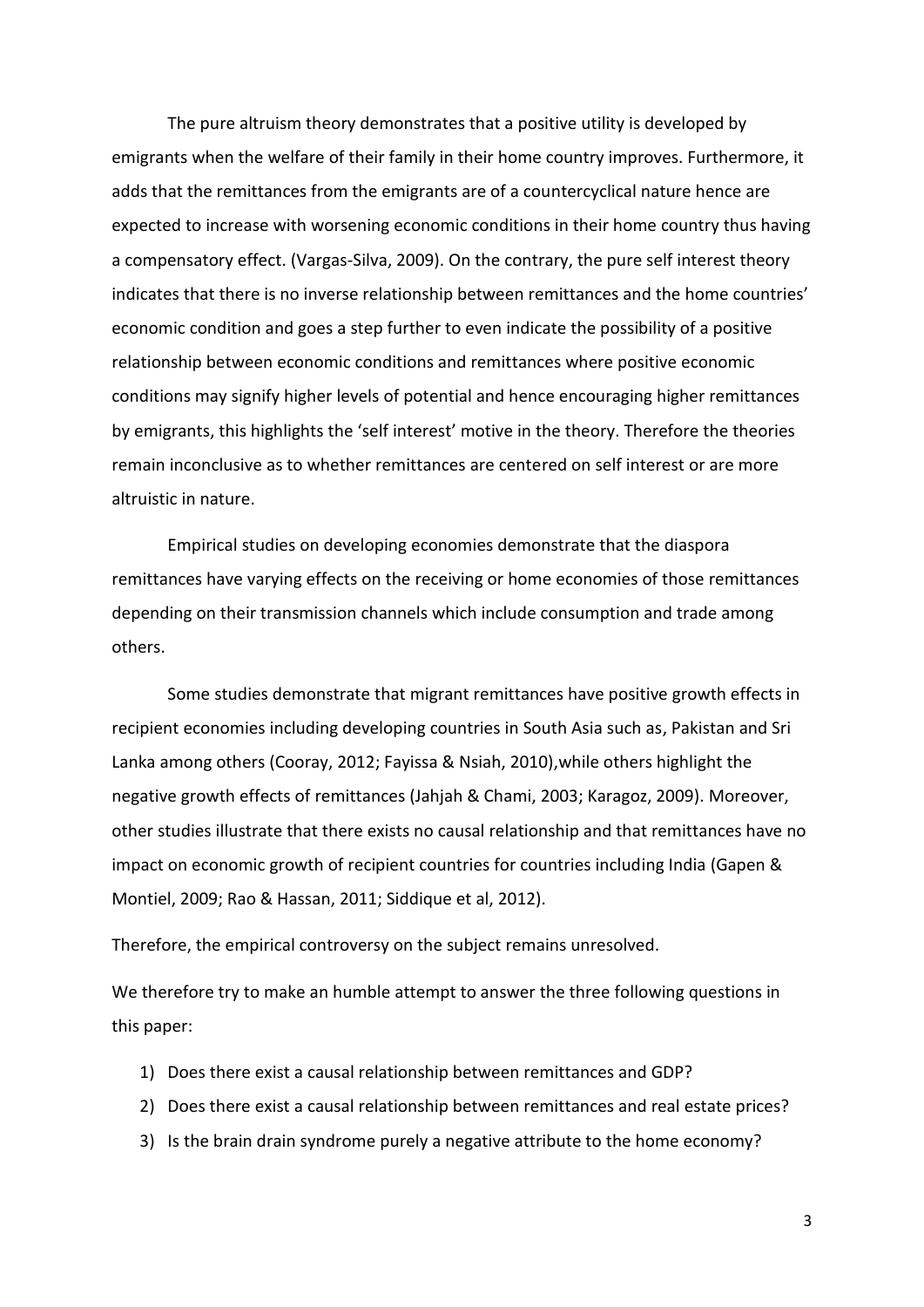From the available literature, it is evident that there has very limited studies that have been conducted to establish the impact of diaspora remittances on real estate prices and growth in developing economies. This will be the one of our focus areas and will enable us to discern the relationship (if any) between remittances, real estate prices and economic growth which will provide both empirical contributions as well as bring about clarity to stakeholders, policy makers and academia on the existing gaps.

We find no causal relationship between the level of diaspora remittances to GDP growth nor towards the property bubble but find a significant and negative relationship between the exchange rates to both the GDP as well as the real estate prices.

The rest of the paper will be structured as follows. A brief review the relevant literature followed by the third section which discusses the data and methodology employed in the paper, while the fourth section will present the results leading to the final section which concludes.

#### **2.0 Literature Review**

There has been abundant empirical literature relating to foreign remittances and its causal relationship with economic growth especially in developing economies since they are more susceptible to emigration (outflow) and even more towards their highly skilled workers.

As mentioned earlier, there has been ambiguity empirically in establishing the relationship between remittances and economic growth.

In South Asia, Cooray (2012) tries to identify the contribution of migrant remittances on economic growth and focused on six countries namely Bangladesh, India, Nepal, Maldives, Pakistan and Sri Lanka, and finds that remittances have a positive and significant effect on economic growth when education levels and financial sector development are comparatively high. Furthermore, Siddique et al. (2012) investigated whether remittances had any effect on the economies of Bangladesh, India and Sri Lanka, and found mixed results. Using a Vector Autoregression with time series over 25 years, they found a significant impact of growth in remittances on economic growth in Bangladesh and that it was a one-way causal relationship. For India they found no significant results and therefore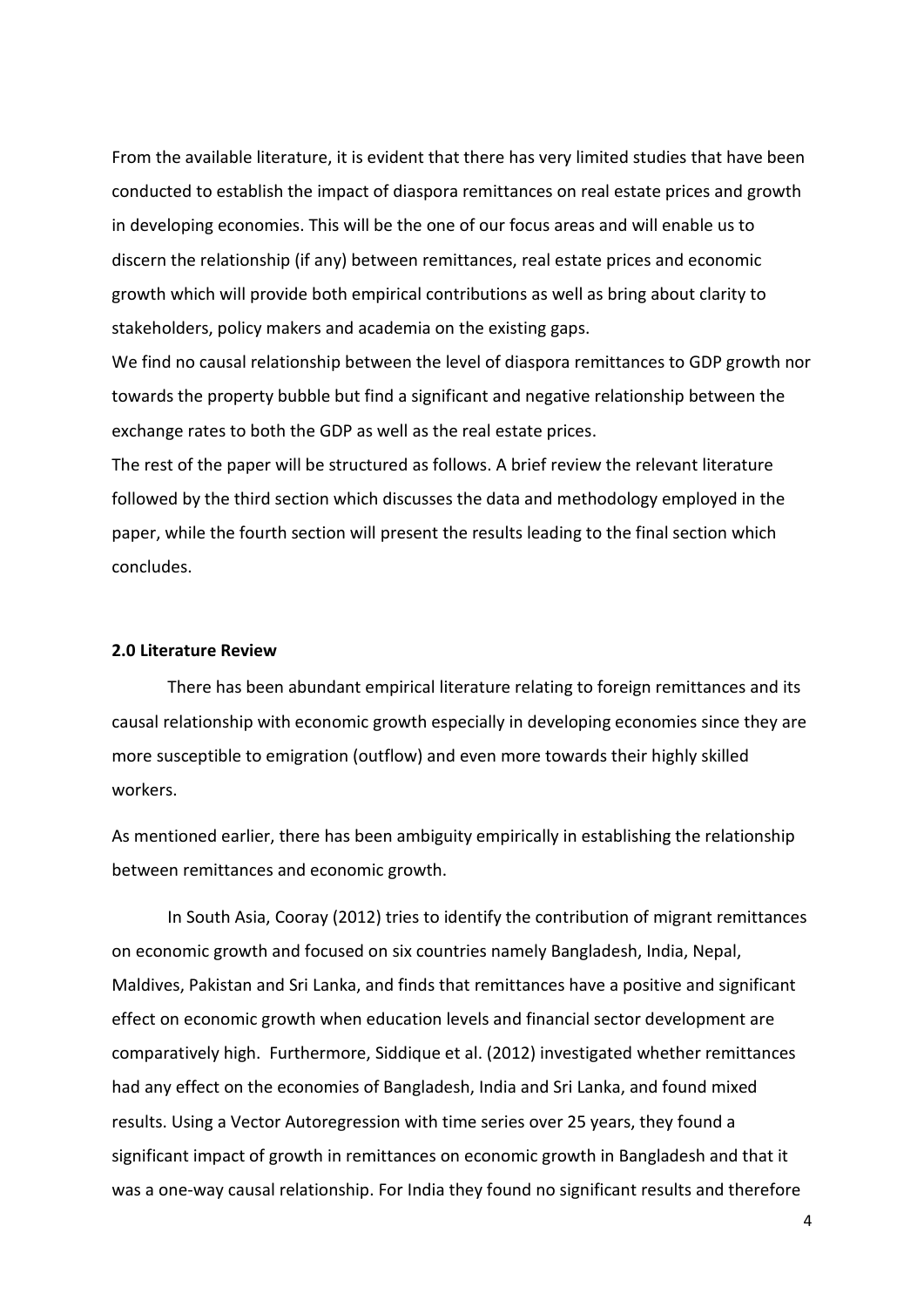no causal relationship between the two variables, but for Sri Lanka it was a two way direct causality. In other words, growth in remittances into Sri Lanka promotes economic growth and vice versa.

Interestingly, Jongwanich (2007) find strong evidence that remittances have a significant effect on poverty reduction in the region, but only a marginal impact on economic growth in a study that comprised both the Asian and Pacific regions. Ang (2007) looks at four areas including remittance and overall growth, the linkage between remittances and microfinance, tracing the contribution of remittances to countryside development and the relationship between worker remittances and structural reform policies and finds that on a national level that remittances have a positively and significantly influence on economic growth.

On the other hand other studies discovered a negative relationship between the level of remittance and economic growth where Amuedo and Pozo (2004) show that remittances could reduce the international competitiveness and impose economic costs on the export sectors of receiving countries.

Contrary to the findings above, other literature points towards no relationship such as Spatafora (2005) and inconclusive outcomes. Yaseen (2012) and Berguellil et al. (2013) use a different approach to find the impact of remittances on economic growth, as they divide different countries into groups. Using a panel data over two groups of countries Barguellil et al. (2013) try to find the relationship between the variables of interest; remittances, economic growth and education. Their findings are inconclusive.

The literature appears to be inconclusive as witnessed above and may be attributed to several reasons as pointed out by Barajas et al. (2009). Firstly, the definition of remittances may vary across studies and the difference between compensation, transfers and remittances may be large where proxies used for remittances often do not encapsulate the real amounts repatriated where the above three terms are often used as proxies for remittances. Secondly, there is a disparity on the identification on the effects which may be either through cross-sections, annual panels or using different estimators. Thirdly, the difference in time periods, data set estimates, control variables used may lead to the disparity and hence inconclusive results.

5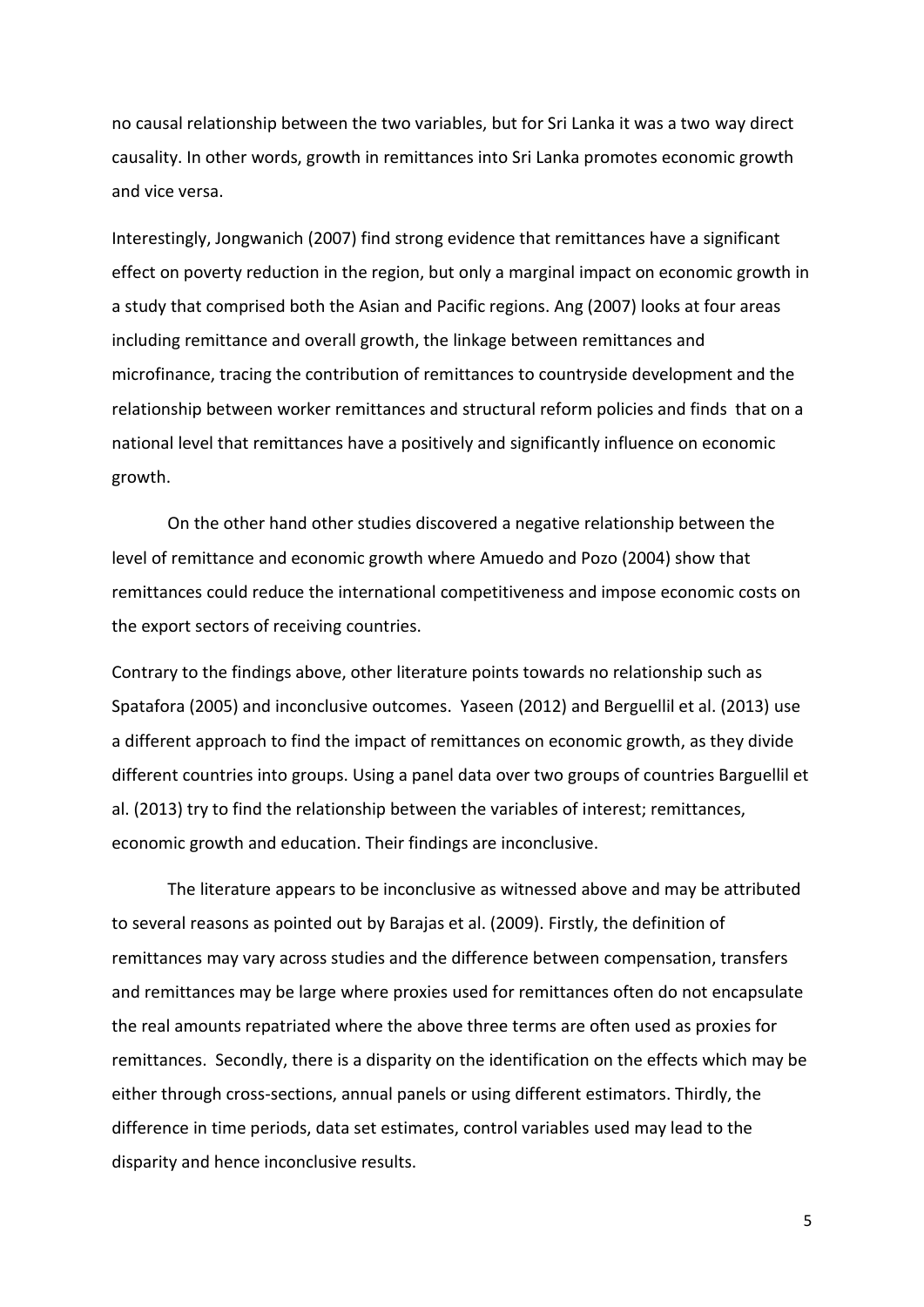#### **3.0 Data and Methodology**

#### **3.1 Data**

We used quarterly data for this study from 2004-2016 and was obtained from various sources. The study comprises of time series data on economic growth, real estate prices, inflow of remittances into the country, inflation rate, interest rate and finally the exchange rate.

- $\triangleright$  Gross domestic product (GDP) in US\$ was used as a proxy for economic growth and was sourced from the Kenya National Bureau of Statistics (KNBS)
- $\triangleright$  Real estate prices (REP) were retrieved from the Hass Property Sales Index (HPSI) which is the only comprehensive index covering the sample period
- $\triangleright$  Remittance inflow (REM) was sourced directly from the Central Bank of Kenya (CBK) database in US\$
- $\triangleright$  Inflation rates (INF) were collected using CPI data from KNBS
- $\triangleright$  Lending rates (INT) were collected directly through the CBK database
- $\triangleright$  The exchange rates (XR) were collected from the World Bank database as (KES/USD)

#### **3.2 Methodology**

The study applies ARDL approach proposed by Pesaran, Shin and Smith (2001), which is commonly used to examine whether there exists a long-run relationship between the

variables. In comparison with other known cointegration methods that have been used before such as Engle and Granger (1987) as well as Johansen (1990), the ARDL approach

allows different optimal lags for the variables, improves the small-sample properties of the estimates regardless of the nature of the time series, stationary or not. This contrasts with the conventional methods that require unit root pre-testing before carrying out the cointegration tests since the ARDL approach can be used regardless of whether the data are integrated of order I(0) or I(1). Furthermore, the ARDL approach may be applied for smaller sample sizes as is the case in the current study and allows a simultaneous presence of both the short-term and long-term estimates.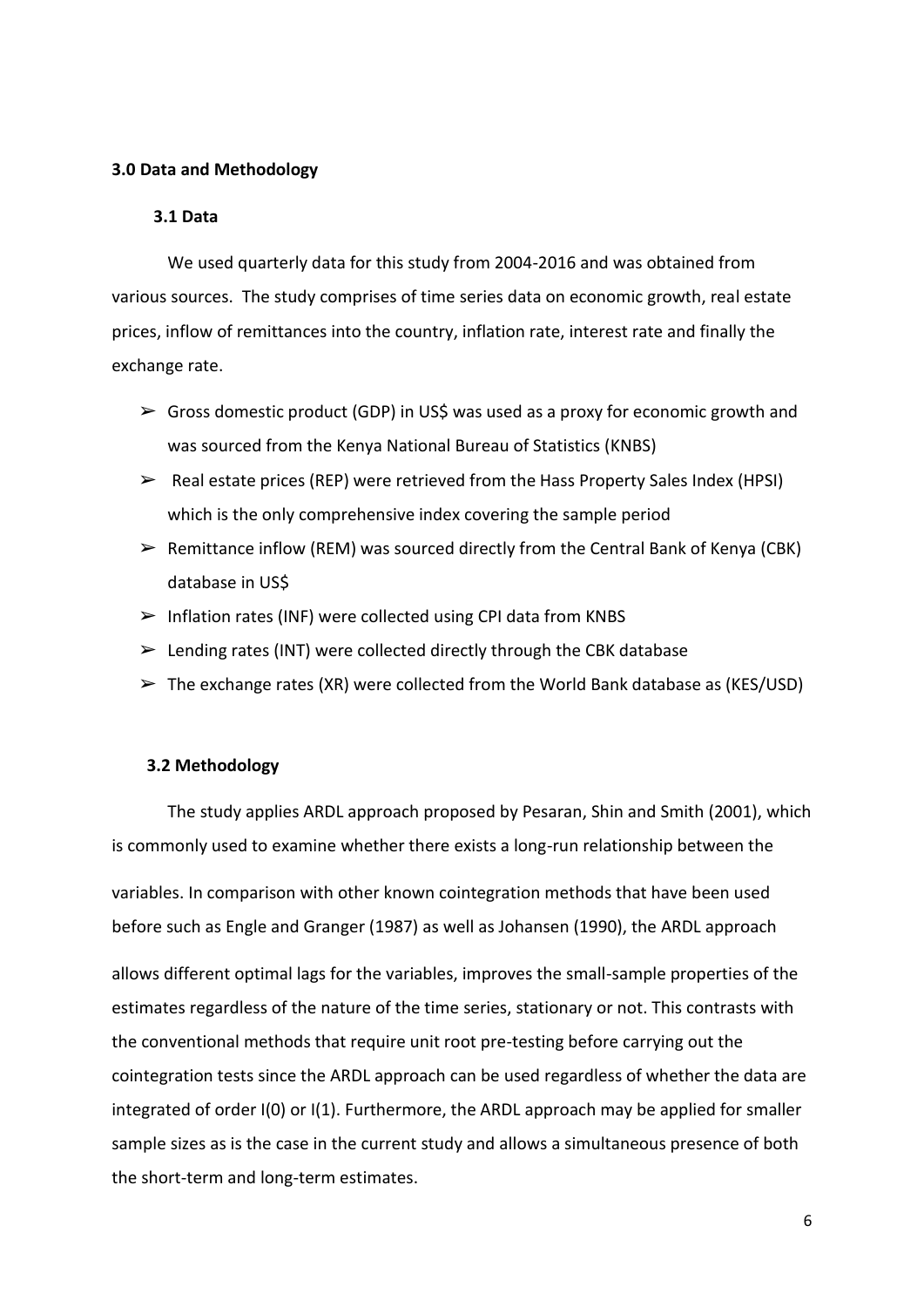Firstly, we provide some descriptive statistics in order to understand the nature of the links between the variables we consider. Second, we conduct ADF, PP, KPSS tests to examine the stationarity properties of the series after which we then undertake diagnostic tests to ensure the validity of the regressions used for the implementation of the bounds test approach of cointegration among the variables. If we are sufficiently satisfied that a long-run relationship exists, then we can ascertain the causal direction through error correction modelling before finally employing variance decomposition (VDC) to check on the relative exogeneity and endogeneity of each variable and impulse response to present the graphical output of a shock to each variable.

#### **4.0 Results**

#### **4.1 Unit Root Tests**

We employ following standard unit root tests to assess the stationarity of the variables: the Augmented Dickey Fuller (ADF) tests and Phillips-Perron (PP) tests and the KPSS test. The ADF and PP tests the null hypothesis of a unit root, against the alternative that it is stationarity. While the ADF test adjusts for correlation, the PP test adjusts for both autocorrelation and heteroscedasticity. On the contrary, Kwiatkowski, Phillips, Schmidt, & Shin (1992) maintain that the ADF and PP tests have lower power of rejecting the null hypothesis, since they are designed on the basis of the null that a series is I(1). Hence the KPSS test, where the null hypothesis is stationary.

The results of the KPSS tests, shown in in Table 3a and 3b, suggest that the variables are stationary, or integrated of order one, I(1). This is in contrast to the results obtained from PP tests, which suggests that the some variables are integrated of order Zero, I(0). However, the KPSS results are similar to the ADF results shown in Table 1a and Table 1b. Therefore we can proceed Engle-Granger or Johansen cointegration tests, as the variables appear to be integrated of the same order. However, these tests are subject to asymptotic properties and hence, require a large sample size.

This criteria may not be fulfilled with the quarterly data we are employing, which covers the at most 55 observations. Furthermore, due to the conflict between PP tests with the KPSS test, we cannot be certain that results of stationarity and their integration order

7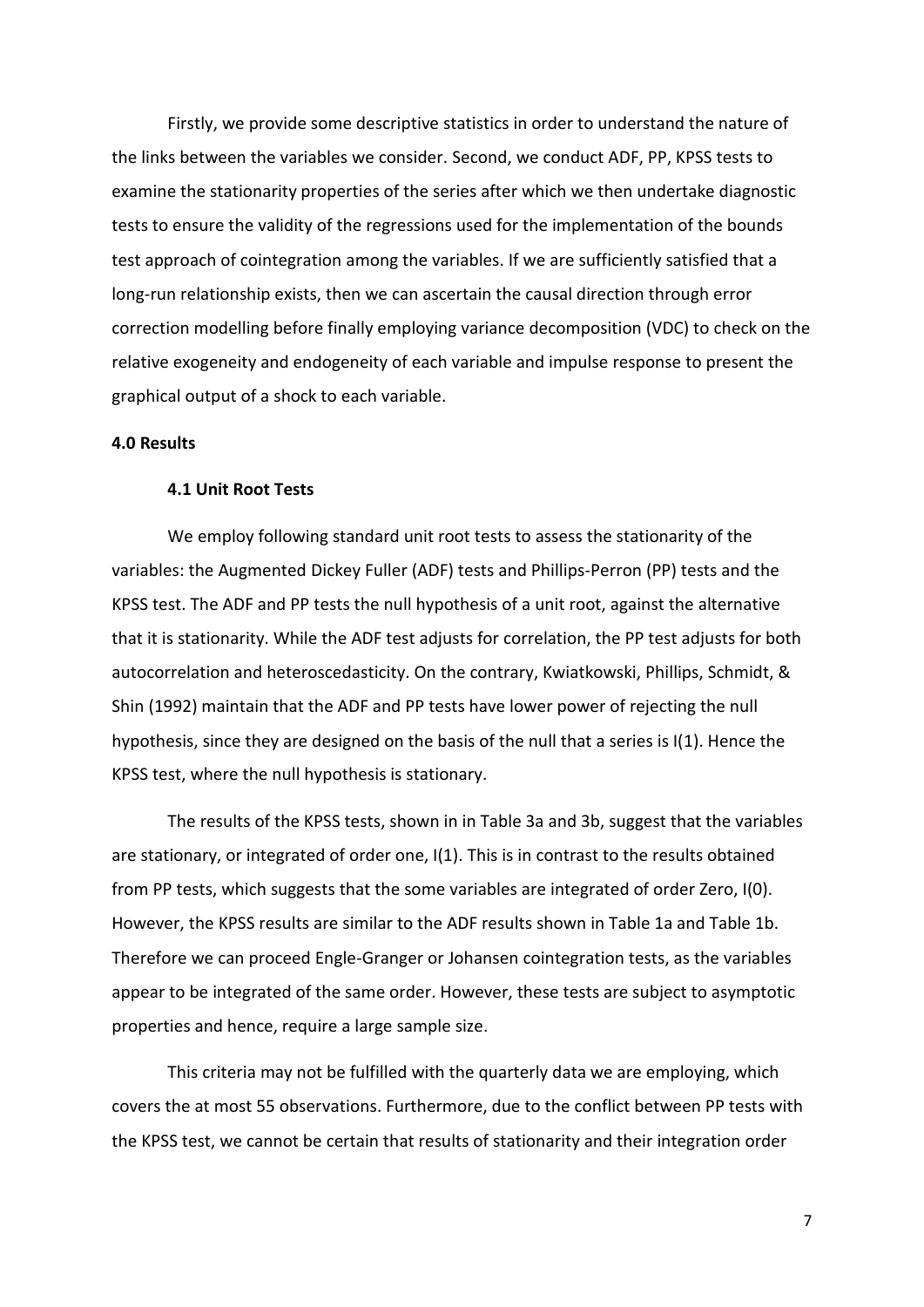since the previous two tests provide different results thereby undertaking the ARDL test for cointegration where the results need not be at I(1).

|                 | VARIABLE   | ADF          | VALUE    | T-STAT.  | C.V. | <b>RESULT</b>         |
|-----------------|------------|--------------|----------|----------|------|-----------------------|
|                 |            | $ADF(1)=SBC$ | 102.6451 | $-2.837$ |      | -3.475 Non-Stationary |
|                 | LREP       | ADF(1)=AIC   | 105.4829 | $-2.837$ |      | -3.475 Non-Stationary |
|                 |            | $ADF(1)=SBC$ | 45.3001  | $-2.094$ |      | -3.475 Non-Stationary |
|                 | LREM       | $ADF(1)=AIC$ | 49.0838  | $-2.094$ |      | -3.475 Non-Stationary |
|                 |            | $ADF(1)=SBC$ | 63.1158  | $-2.331$ |      | -3.475 Non-Stationary |
| <b>LOG FORM</b> | LGDP       | $ADF(1)=AIC$ | 66.8994  | $-2.331$ |      | -3.475 Non-Stationary |
|                 |            | $ADF(1)=SBC$ | 40.9983  | $-6.957$ |      | -2.968 Stationary     |
|                 | LINF       | $ADF(1)=AIC$ | 43.836   | $-6.957$ |      | -2.968 Stationary     |
|                 |            | $ADF(1)=SBC$ | 77.7003  | $-2.511$ |      | -2.968 Non-Stationary |
|                 | LINT       | $ADF(1)=AIC$ | 80.5381  | $-2.511$ |      | -2.968 Non-Stationary |
|                 |            | $ADF(1)=SBC$ | 107.0527 | $-0.943$ |      | -2.968 Non-Stationary |
|                 | <b>LXR</b> | $ADF(1)=AIC$ | 109.8905 | $-0.943$ |      | -2.968 Non-Stationary |

# **4.1.1 ADF Test**

Table 1a

|                                       | <b>VARIABLE</b> | <b>ADF</b>   | <b>VALUE</b> | T-STAT.  | C.V. | <b>RESULT</b>     |
|---------------------------------------|-----------------|--------------|--------------|----------|------|-------------------|
|                                       |                 | $ADF(1)=SBC$ | 98.5878      | $-5.081$ |      | -3.587 Stationary |
|                                       | <b>DREP</b>     | $ADF(1)=AIC$ | 102.3302     | $-5.081$ |      | -3.587 Stationary |
| <b>1ST DIFFERENCED</b><br><b>FORM</b> |                 | $ADF(1)=SBC$ | 40.389       | $-5.327$ |      | -3.587 Stationary |
|                                       | <b>DREM</b>     | $ADF(1)=AIC$ | 45.4499      | $-5.327$ |      | -3.587 Stationary |
|                                       |                 | $ADF(1)=SBC$ | 63.8395      | $-7.837$ |      | -3.587 Stationary |
|                                       | <b>DGDP</b>     | $ADF(1)=AIC$ | 67.5819      | $-7.837$ |      | -3.475 Stationary |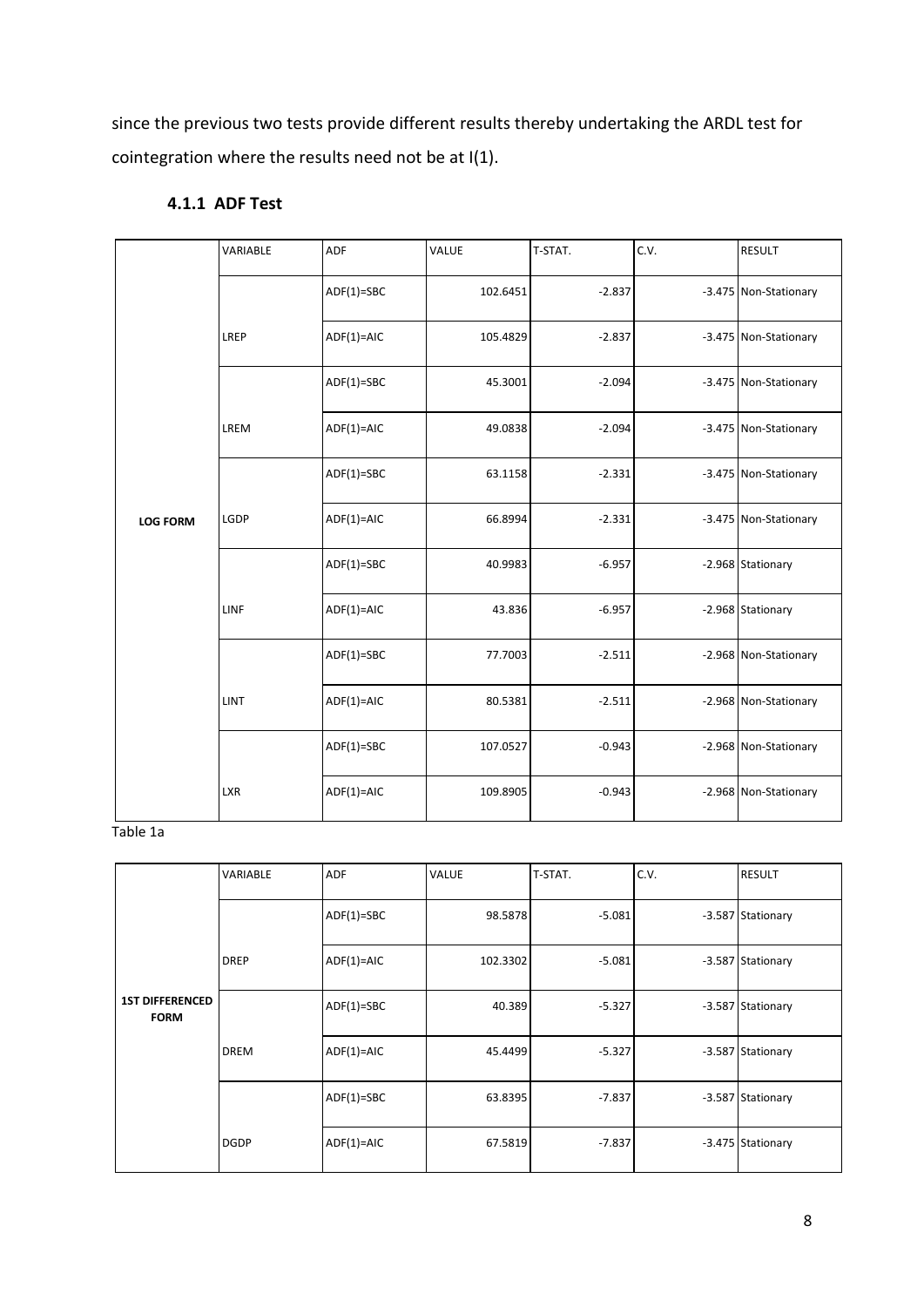|             | $ADF(1)=SBC$ | 28.6863  | $-3.896$ | -3.045 Stationary |
|-------------|--------------|----------|----------|-------------------|
| <b>DINF</b> | $ADF(1)=AIC$ | 31.4931  | $-3.896$ | -3.045 Stationary |
|             | $ADF(1)=SBC$ | 74.2992  | $-4.494$ | -3.045 Stationary |
| <b>DINT</b> | $ADF(1)=AIC$ | 77.106   | $-2.511$ | -3.045 Stationary |
|             | $ADF(1)=SBC$ | 111.6964 | $-5.941$ | -3.045 Stationary |
| <b>DXR</b>  | $ADF(1)=AIC$ | 114.5032 | $-5.941$ | -3.045 Stationary |

Table 1b

# **4.1.2 PP Test**

|                 | <b>VARIABLE</b> | T-STAT.    | C.V.      | <b>RESULT</b>  |
|-----------------|-----------------|------------|-----------|----------------|
|                 | <b>LREP</b>     | $-1.9218$  | $-3.4124$ | Non-Stationary |
|                 | LREM            | $-3.6406$  | $-3.4124$ | Non-Stationary |
| <b>LOG FORM</b> | LGDP            | $-3.181$   | $-3.4124$ | Non-Stationary |
|                 | <b>LINF</b>     | $-2.7446$  | $-2.8323$ | Non-Stationary |
|                 | <b>LINT</b>     | $-1.742$   | $-2.8323$ | Non-Stationary |
|                 | <b>LXR</b>      | $-0.25256$ | $-2.8323$ | Non-Stationary |

Table 2a

|                                       | VARIABLE    | T-STAT.   | C.V.      | <b>RESULT</b> |
|---------------------------------------|-------------|-----------|-----------|---------------|
|                                       | <b>DREP</b> | $-4.5538$ | $-3.5405$ | Stationary    |
|                                       | <b>DREM</b> | $-11.001$ | $-3.5405$ | Stationary    |
| <b>1ST DIFFERENCED</b><br><b>FORM</b> | <b>DGDP</b> | $-7.7416$ | $-3.5405$ | Stationary    |
|                                       | <b>DINF</b> | $-4.9419$ | $-3.0065$ | Stationary    |
|                                       | <b>DINT</b> | $-4.192$  | $-3.0065$ | Stationary    |
|                                       | <b>DXR</b>  | $-3.7719$ | $-3.0065$ | Stationary    |

Table 2b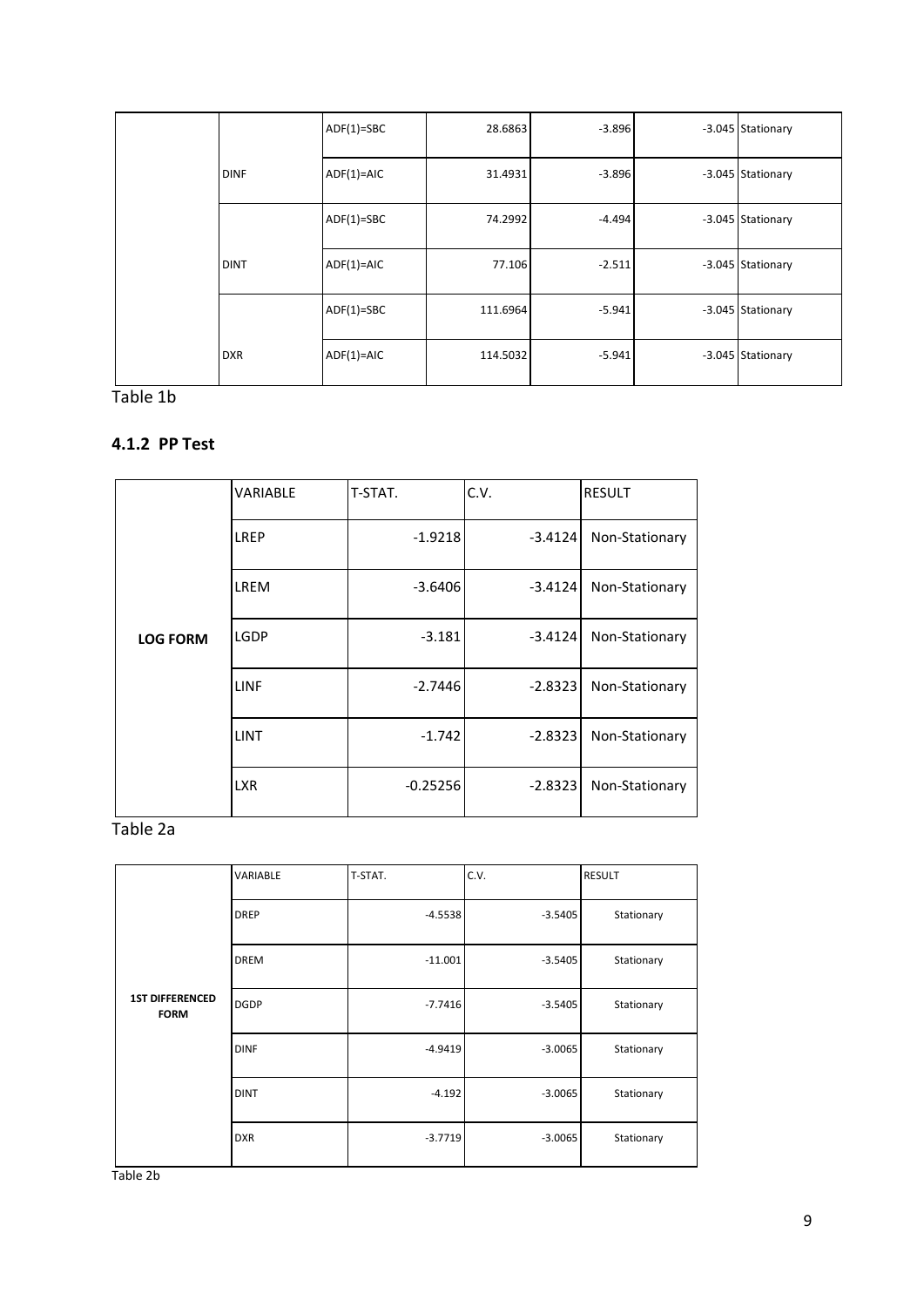# **4.1.3 KPSS TEST**

|                 | <b>VARIABLE</b> | T-STAT. | C.V.    | <b>RESULT</b>  |
|-----------------|-----------------|---------|---------|----------------|
|                 | LREP            | 0.14028 | 0.13417 | Non-Stationary |
|                 | LREM            | 1.0048  | 0.41669 | Non-Stationary |
| <b>LOG FORM</b> | <b>LGDP</b>     | 0.25371 | 0.13417 | Non-Stationary |
|                 | LINF            | 0.15377 | 0.41669 | Stationary     |
|                 | <b>LINT</b>     | 0.60934 | 0.41669 | Non-Stationary |
|                 | <b>LXR</b>      | 0.83004 | 0.41669 | Non-Stationary |

Table 3a

|                                       | <b>VARIABLE</b> | T-STAT.  | C.V.    | <b>RESULT</b> |
|---------------------------------------|-----------------|----------|---------|---------------|
|                                       | <b>DREP</b>     | 0.057488 | 0.13417 | Stationary    |
|                                       | <b>DREM</b>     | 0.052628 | 0.13417 | Stationary    |
| <b>1ST DIFFERENCED</b><br><b>FORM</b> | <b>DGDP</b>     | 0.10997  | 0.13417 | Stationary    |
|                                       | <b>DINF</b>     | 0.036032 | 0.41669 | Stationary    |
|                                       | <b>DINT</b>     | 0.1457   | 0.41669 | Stationary    |
|                                       | <b>DXR</b>      | 0.19454  | 0.41669 | Stationary    |

Table 3b

# **4.2 Test for Lag Order Selection**

Before testing for cointegration we need to determine the optimum lag order of VAR. The Schwartz-Bayesian Criterion (SBC) and Akaike Information Criterion (AIC) are used to estimate the optimal number of lags included in the test. Both the AIC and SBC unanimously recommended the lag order of 1.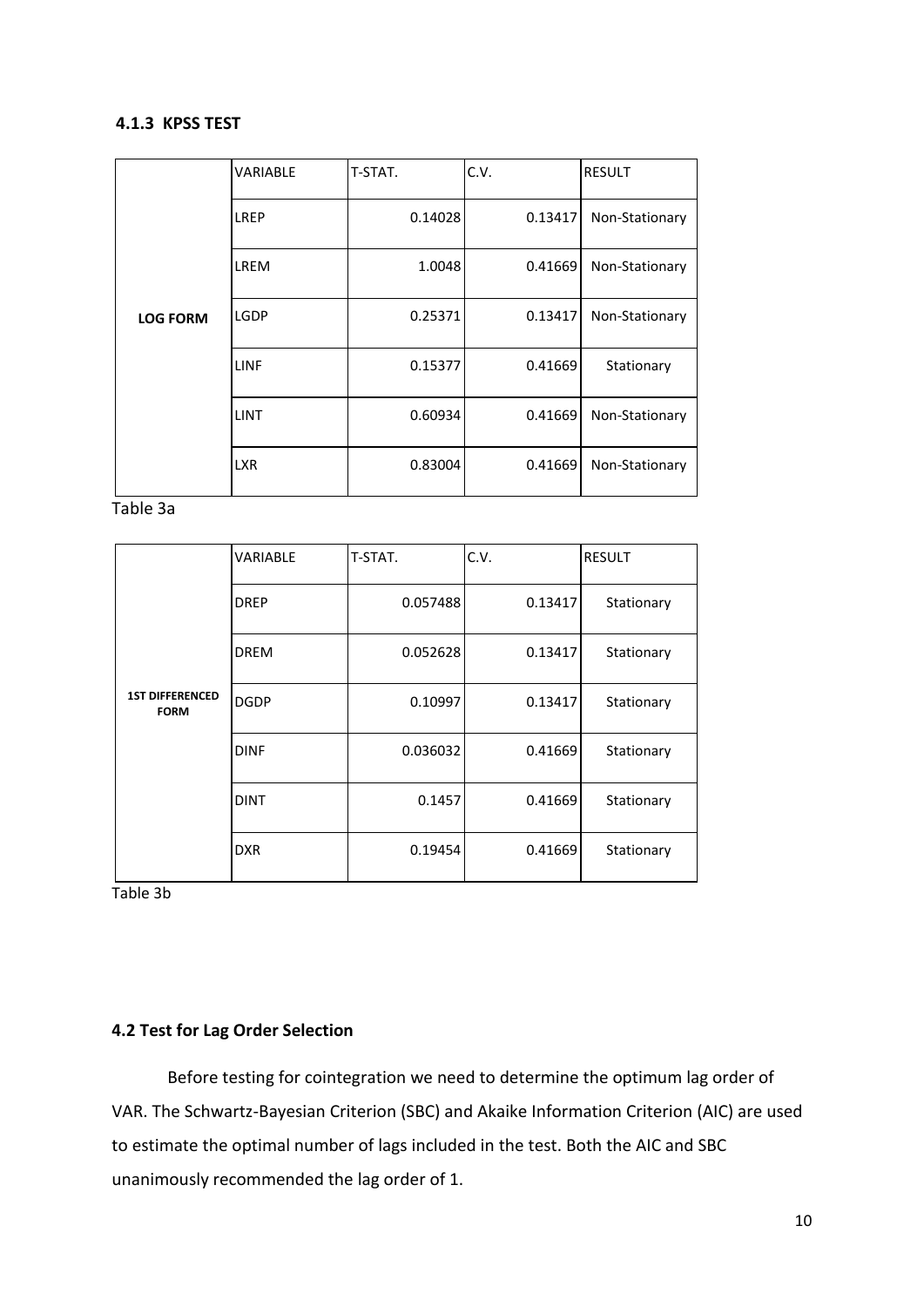| Order | <b>AIC</b> | <b>SBC</b> | p-Value | . v. l |
|-------|------------|------------|---------|--------|
|       | 456.4      | 410.5      | 0.09    | 5%     |

Table 4

## **4.3 Tests for Cointegration**

#### **4.3.1 Engle-Granger Test**

Assuming that all the variables are I(1), we move on to test the cointegration among the variables to identify whether there are variables moving together in the long run which basically indicates a theoretical relationship between the variables.

|        | <b>Test Statistic</b> | V         | Result                  |
|--------|-----------------------|-----------|-------------------------|
| ADF(1) | $-2.9607$             | $-5.0823$ | <b>No Cointegration</b> |

Table 5

The Engle Granger test does not show any cointegration. However, we shall also employ the Johansen Test for Cointegration not only to ensure the result above is correct, but also it is able to identify the presence of 2 or more cointegrations unlike the EG test above.

# **4.3.2 Johansen Cointegration Test**

This involves two tests namely the Maximal Eigenvalue test (Table 6a) and the trace test (Table 6b).

| Cointegration LR Test Based on Maximal Eigenvalue of the Stochastic Matrix |         |        |       |                       |  |  |
|----------------------------------------------------------------------------|---------|--------|-------|-----------------------|--|--|
| 90% Critical<br>Null<br>Value<br>Alternative<br><b>Statistic</b><br>Result |         |        |       |                       |  |  |
| $r = 0$                                                                    | $r = 1$ | 42.236 |       | 40.76 1 cointegration |  |  |
| $r \leq 1$                                                                 | $r = 2$ | 30.972 | 35.04 |                       |  |  |

Table 6a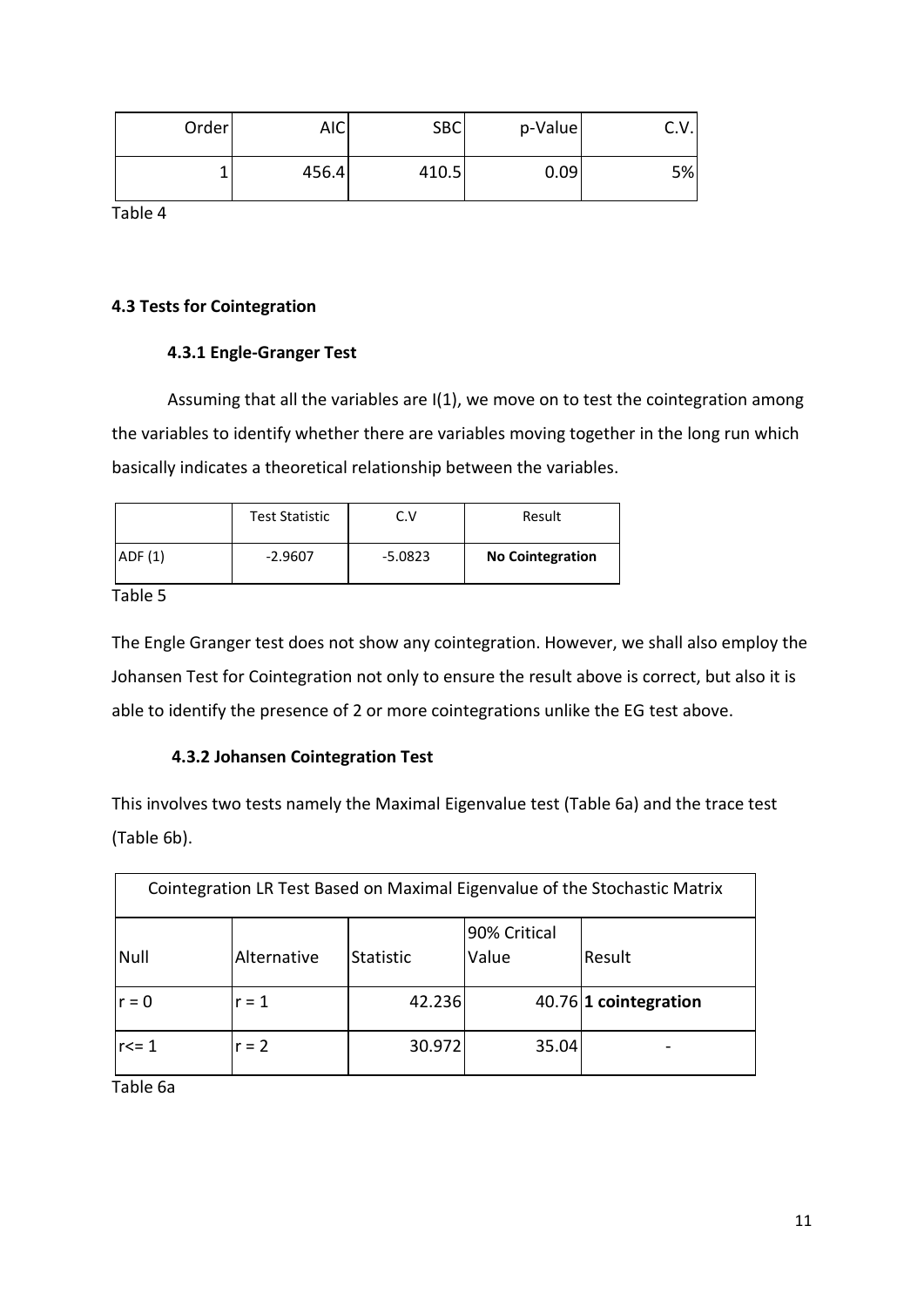| Cointegration LR Test Based on Trace of the Stochastic Matrix |                                                                         |          |       |                         |  |  |  |
|---------------------------------------------------------------|-------------------------------------------------------------------------|----------|-------|-------------------------|--|--|--|
| Null                                                          | 90% Critical Value<br>Alternative<br><b>Statistic</b><br><b>IResult</b> |          |       |                         |  |  |  |
| $r = 0$                                                       | r>= 1                                                                   | 115.4879 |       | $110.6$ 1 cointegration |  |  |  |
| $r<=1$                                                        | $r>=2$                                                                  | 73.2519  | 82.88 |                         |  |  |  |

Table 6b

Both Johansen tests above (Table 6a and 6b) indicate the presence of the cointegration if we reject the null hypothesis which assumes no cointegration. Based on the tests above, there is one cointegration which means all the variables reach the equilibrium in the longrun.

These results from EG and Johansen tests conflict with each other with the former indicating no presence of cointegration while the latter indicating that there exists at least one cointegration. Therefore due to the inconsistent outcomes above and the other limitations stated earlier, we employ ARDL bound test as the final test for cointegration among variables which takes care of the limitations mentioned earlier.

# **4.3.3 ARDL Approach to Cointegration**

The ARDL bounds testing procedure involves two stages. First we test for the existence of a long-run relationship between the respective variables by computing the Fstatistic for testing the significance of the lagged levels of the variables in the error correction form of the underlying ARDL model. The calculated F-statistic is a test of the null hypothesis that the coefficients of the level variables are jointly zero which indicates that there exists no long-run relationship between them. asymptotic distribution of the F-test computed in the first stage is non-standard, regardless of whether the regressors of I(0) or  $I(1)$ .

M. H. Pesaran et al., (2001) provide the asymptotic critical values – an upper and lower bound – for different numbers of regressors (k), distinguishing the different scenarios including whether the ARDL model contains an intercept and/or trend. This covers all possible classifications of the variables into I(0) and I(1), or even fractionally integrated and rules out the possibility of a spurious relationship. If the computed F-test is above the upper bound, then we have sufficient evidence of cointegration and if it is below the lower bound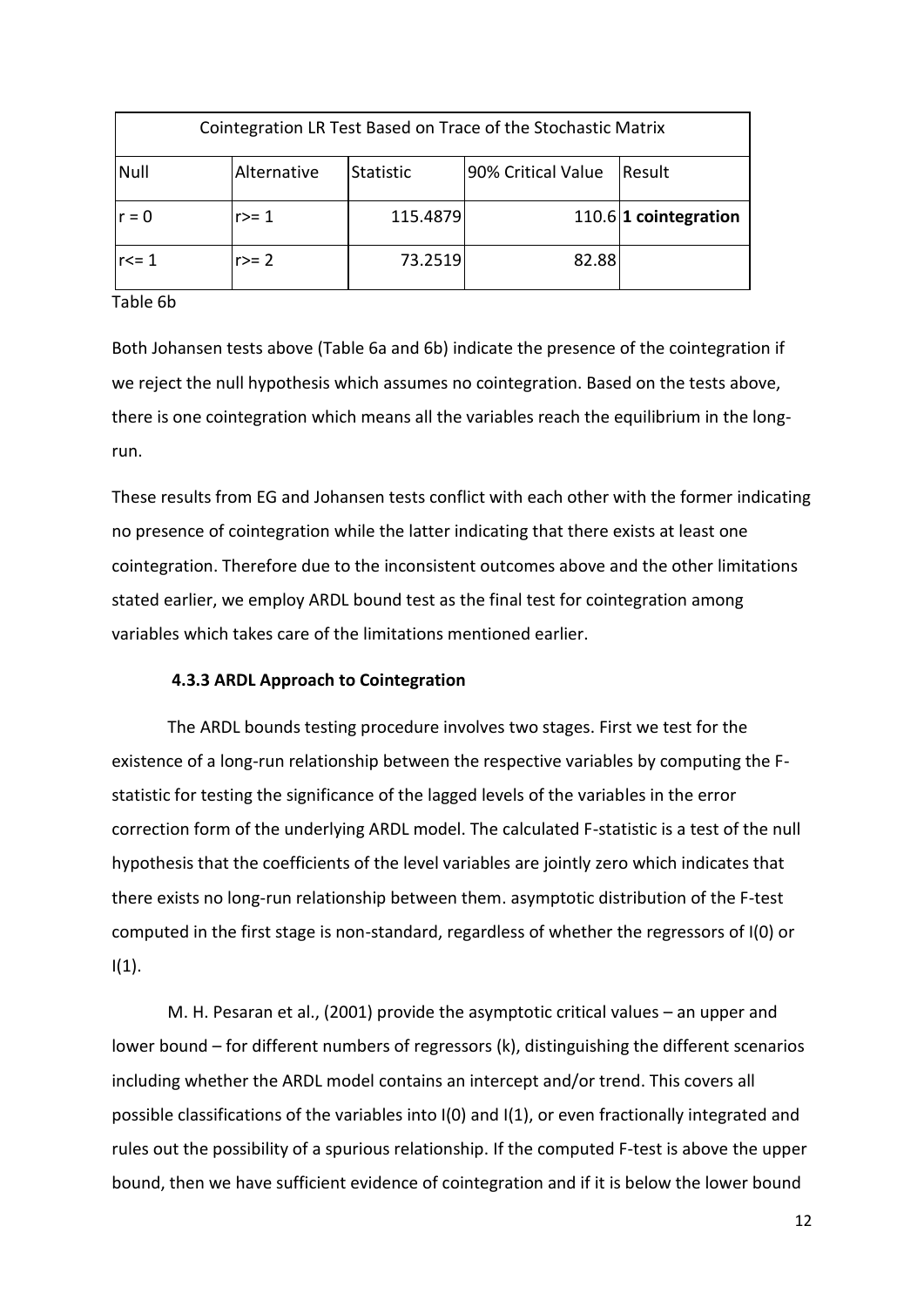there does not exist enough evidence for cointegration. Furthermore, if it falls with the lower and upper bounds, the result is seen as inconclusive.

In the second stage, we estimate the coefficients of the long-run relations and interpret their values.

| Models                                     | <b>F-statistics</b> | Lower Bound (10%) | Upper Bound (10%) |
|--------------------------------------------|---------------------|-------------------|-------------------|
| FLGDP (LGDP   LREM, LREP, LINF, LXR, LINF) | 5.3831              | 1.9479            | 3.1382            |
| FLREM (LREM   LGDP, LREP, LINF, LXR, LINF) | 2.69                | 1.9479            | 3.1382            |
| FLREP (LREP   LREM, LGDP, LINF, LXR, LINF) | 3.2653              | 1.9479            | 3.1382            |
| FLINF (LINF   LREM, LREP, LGDP, LXR, LINF) | 1.7395              | 1.9479            | 3.1382            |
| FLXR(LXR   LREM, LREP, LINF, LGDP, LINF)   | 4.28                | 1.9479            | 3.1382            |
| FLINT (LINT   LREM, LREP, LINF, LGDP, LXR) | 3.92                | 1.9479            | 3.1382            |

Table 7

The ARDL bound test above in table 7 reveals that cointegration and hence a long run relationship is found when GDP, REP, XR and INT is taken as the dependent variable since the F-statistic falls above the upper bound hence rejecting the null hypothesis of no cointegration. Furthermore, it is inconclusive when REM is taken as the dependent variable at the 95% significance level since it fall within the upper and lower bounds. Lastly when INF is the dependent variable there is no evidence that there exists a long run relationship amongst the variables.

As mentioned earlier, we can only proceed to estimate the second stage of the ARDL

procedure if we are satisfied that a long-run relationship between the variables exists. This is the case when GDP, REP, XR and INT is treated as the dependent variable.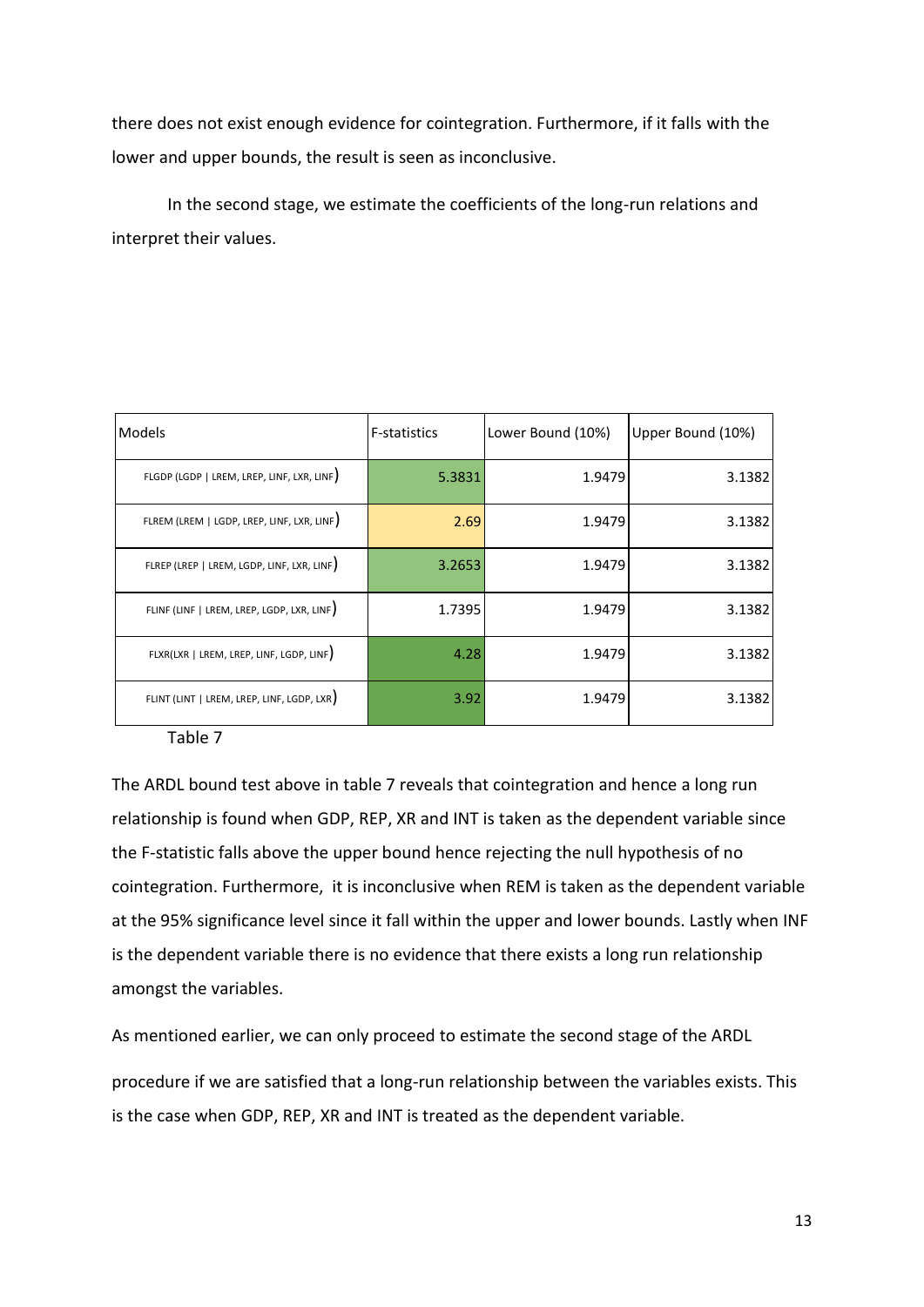|             | <b>LGDP</b>  | <b>LREM</b> | <b>LREP</b> | <b>LINF</b> | <b>LINT</b> | <b>LXR</b>   |
|-------------|--------------|-------------|-------------|-------------|-------------|--------------|
| K           | Model 1      | Model 2     | Model 3     | Model 4     | Model 5     | Model 6      |
| <b>LGDP</b> |              | 0.14028     | $-0.0368$   | $0.47916*$  | $0.0983**$  | $-0.021$     |
| LREM        | 0.014839     |             | 0.0163      | 0.052       | $0.0547*$   | $-0.0018$    |
| <b>LREP</b> | $0.18091***$ | $-0.134$    |             | $0.518*$    | $0.5607***$ | $-0.6188***$ |
| <b>LINF</b> | 0.0084       | 0.00195     | $-0.0055$   |             | $0.0516***$ | 0.737        |
| <b>LINT</b> | 0.0419       | 0.35784     | 0.1555      | $3.109***$  |             | $-0.1683$    |
| <b>LXR</b>  | $-0.071**$   | $-0.4246$   | $-0.763***$ | $2.7513**$  | 0.026       |              |

\*\*\*Significant at 1%,\*\*Significant at 5%, \*Significant at 10%

#### Table 8

The table above shows the existence of a long run relationship between GDP and Real Estate prices which is indicated by a significant and positive relationship. This implies that a 1% increase in REP increases the GDP 0.18%. This supports several empirical studies as well as the earlier notion which stated that real estate sector to Kenya's gross domestic product (GDP) was 10.6 per cent in 2014. We also find significant and negative relationship between the GDP and the exchange rates (XR) which implies a 1% increase in XR causes a 0.07% decrease in GDP which is widely supported by the literature. However, interestingly we find no long term relationship between the GDP and diaspora remittances in Kenya as the is a positive but insignificant relationship shown in table 8 above. This is in line with Spatafora, (2005) who found no relationship between gdp growth and remittances.

We are also able to find the existence of a long run relationship between the real estate prices and exchange rates which exhibited a significant and negative relationship implying that a 1% increase in XR (Depreciation of the Kenyan Shilling) will cause a 0.76% fall in real estate prices. This is an important finding indeed for the policy makers. There is also no evidence of long term relationship between the real estate prices and remittances. Some other significant relationships can be seen, however since they are not the focus of our study, we chose not to delve into them. It is also important to note that Breusch–Godfrey LM test for autocorrelation, the Jarque–Bera normality test, and the Ramsey RESET test for the correct functional form had satisfactory results indicating that the model need not be re-estimated.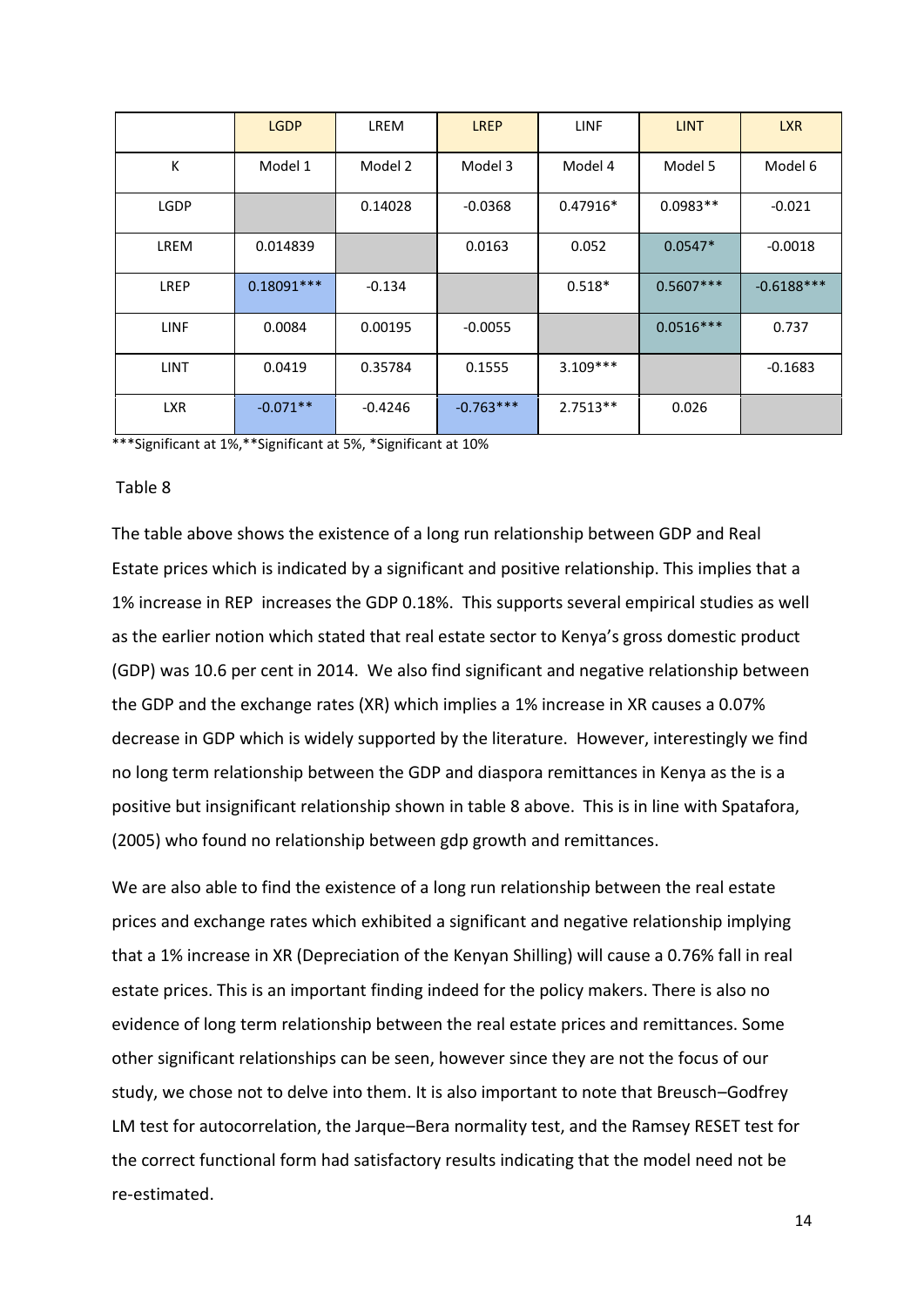#### **5.0 Error Correction Model (ECM)**

 While the models above establish the existence of a long-run relationship between investment and savings, it does not describe the short-run adjustment that takes place in order to bring about the long-run equilibrium. Instead, this is interpreted from error correction models (ECM). The ECM helps to identify which variable is exogenous (strong) and which is endogenous (weak), whereby the coefficient of ecm(-1) is taken as the speed of adjustment. If the value is zero, then there exists no long-run relationship. If the speed of adjustment value is between -1 and 0, then there exists partial adjustment. A value which is smaller than -1 indicates that the model over adjusts in the current period. In the following table, the ECM's representation for the ARDL model is selected with AIC Criterion. We identify two exogenous variable namely Real Estate prices and Inflation.

| Variable | <b>Coefficient</b> | Std.Error | <b>Decision</b>   |
|----------|--------------------|-----------|-------------------|
| dLGDP    | $-0.0163***$       |           | 0.0561 Endogenous |
| dLREM    | $-0.2151$          |           | 0.0886 Exogenous  |
| dLREP    | $0.0474*$          |           | 0.028 Endogenous  |
| dLINF    | $-0.1762$          | 0.107     | <b>Exogenous</b>  |
| dLINT    | $-0.341***$        |           | 0.0696 Endogenous |
| dLXR     | $-0.0762**$        | 0.0338    | Endogenous        |

#### Table 9

This above suggests that when we shock inflation which is a leading variable, the followers such as GDP will follow. It is imperative that policymakers take better care of these variables that are known to have a profound effect on the country's economy as a whole due to their ability to transmit shocks to the endogenous variables. Furthermore, the positive coefficient of REP indicates that it moves away from equilibrium in the long run which is as expected.

#### **6.0 Variance decomposition Analysis**

Unlike the ECM, which gives information about the absolute endogeneity or exogeneity the variance decomposition (VDC) gives us information about the relative endogeneity or exogeneity of the variables. The VDC decomposes the variance of the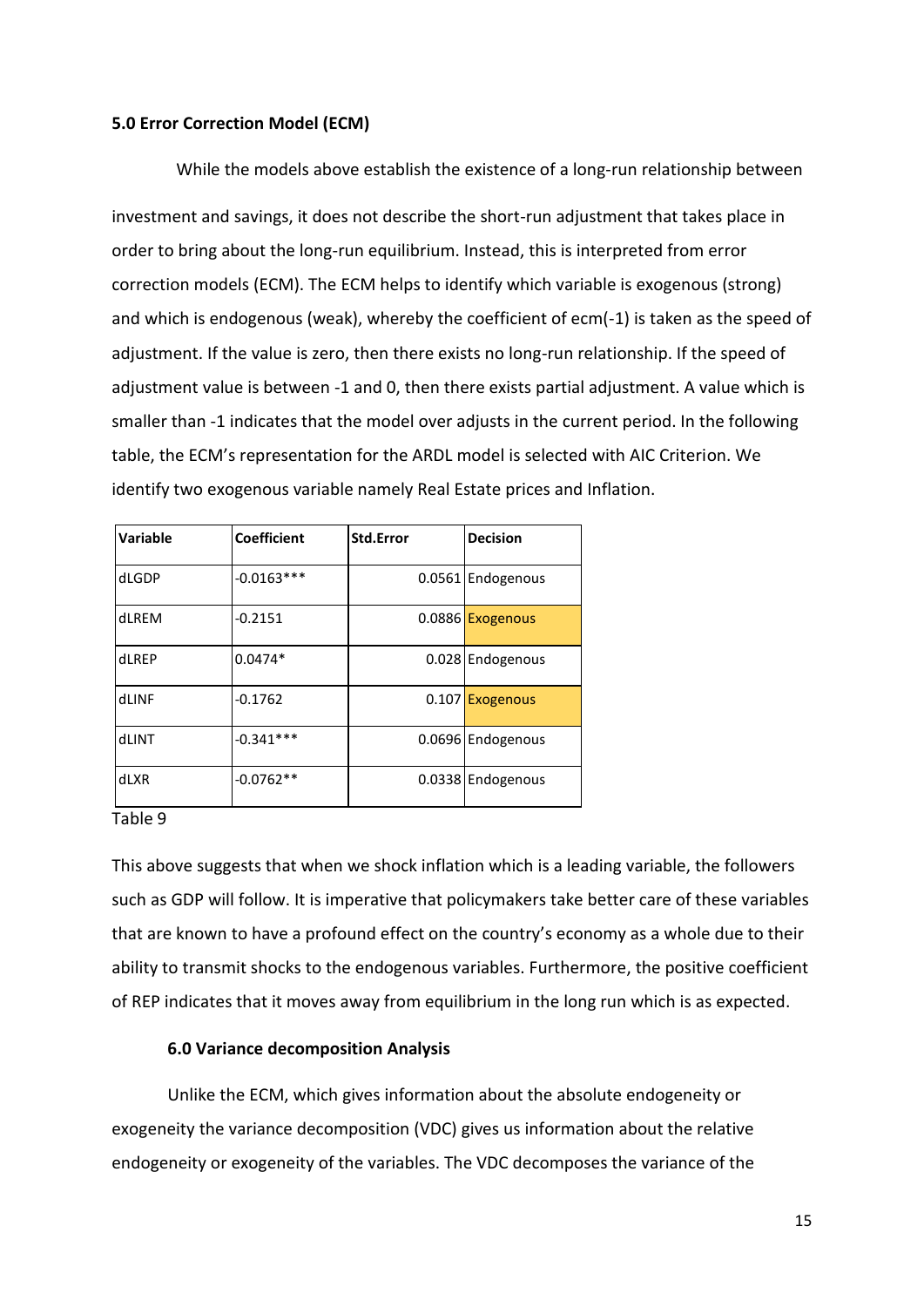forecast error of each variable into proportions attributable to shocks from each variable in the system including its own.

The variables that depend most on its own past is the most exogenous. For instance, it discloses to what proportions of the changes in a particular variable can be associated to changes in the other lagged explanatory variables. Moreover, if a variable explains most of its own shock i.e exogenous, then it does not permit variances of other variables to assist to its explanation and is therefore said to be relatively exogenous. Policymakers will set the exogenous variable as an intermediate target in order to affect the endogenous variable.

There are two types of VDC that may be employed, they are orthogonalised and generalised methods. We employ the latter as error VDC permits one to make robust correlation of the strength, size and persistence of shocks from one equation to another (Payne, 2002).

|             | Horizon | <b>LGDP</b> | <b>LINF</b> | <b>LINT</b> | LREM   | <b>LREP</b> | <b>LXR</b> | <b>TOTAL</b> | <b>RANKING</b> |
|-------------|---------|-------------|-------------|-------------|--------|-------------|------------|--------------|----------------|
| LGDP        | 4       | 62.80%      | 0.36%       | 2.70%       | 1.60%  | 14.39%      | 18.14%     | 100%         | 3              |
| <b>LINF</b> | 4       | 1.84%       | 77.92%      | 3.90%       | 3.00%  | 2.50%       | 10.84%     | 100%         | $\mathbf{2}$   |
| <b>LINT</b> | 4       | 6.96%       | 6.63%       | 53.78%      | 1.14%  | 15.25%      | 16.24%     | 100%         | 4              |
| LREM        | 4       | 2.59%       | 6.92%       | 2.04%       | 81.99% | 1.77%       | 4.70%      | 100%         | 1              |
| LREP        | 4       | 11.83%      | 0.61%       | 13.30%      | 1.54%  | 45.29%      | 27.44%     | 100%         | 6              |
| <b>LXR</b>  | 4       | 13.82%      | 0.69%       | 13.41%      | 3.12%  | 21.10%      | 47.86%     | 100%         | 5              |

#### Table 10

Table 10 above indicates that the strongest variable is remittances which is understandable as remittances would be affected by the conditions of the host countries rather than the home countries who will be on the receiving end of those remittances. Inflation also unsurprisingly is seen as a strong variable and hence exogenous as indicated under the error correction model analysis. This is useful to policy makers as they should closely monitor inflation levels and try and control it because if left unattended, it may transmit some of its shocks to the weaker variables who are susceptible to absorbing those shocks.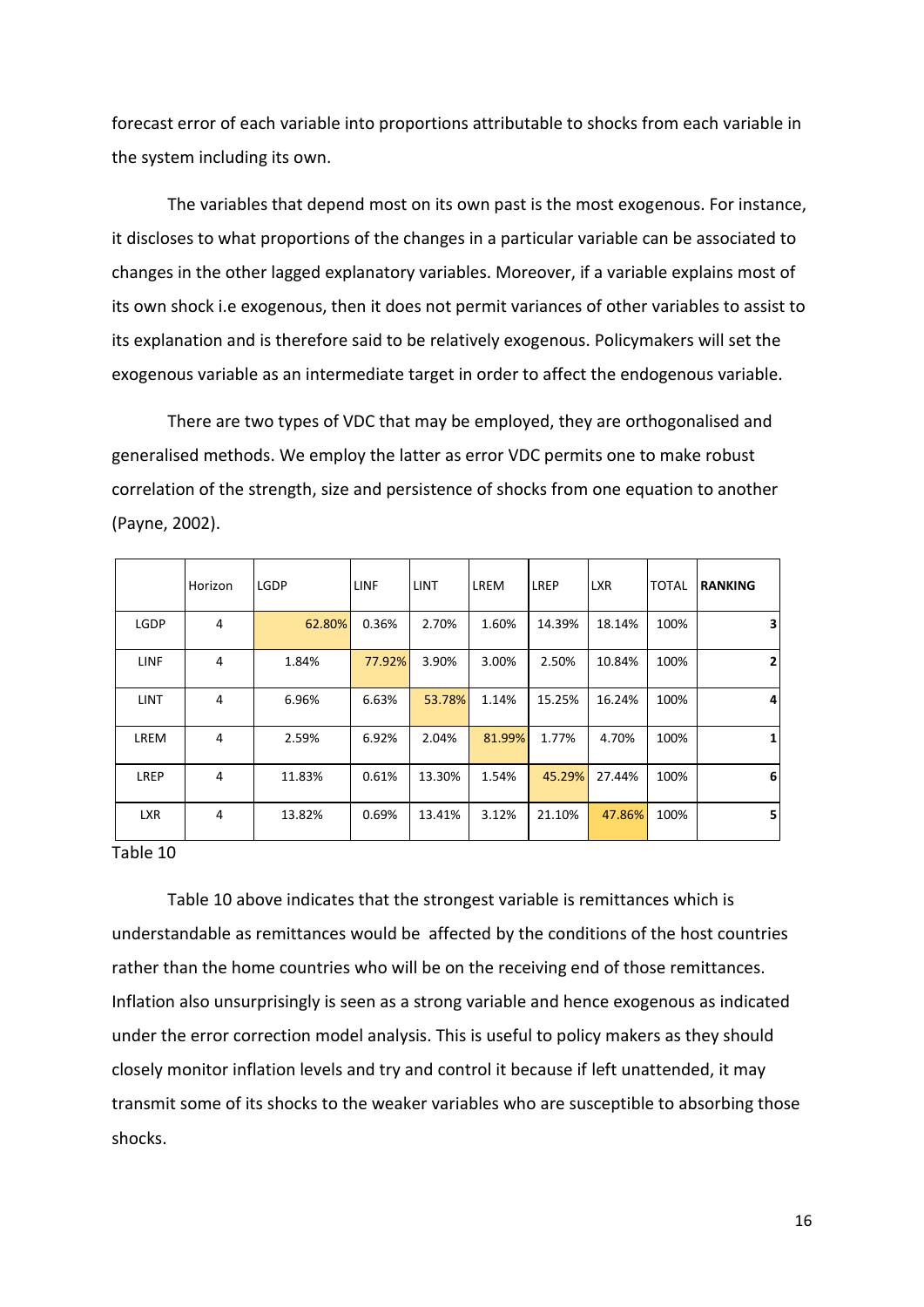We have chosen to include only one horizon (comprising of four quarters or one year) since the other time horizons barely made any impact to the rankings. Moreover, the highlighted boxes in table 10 indicate 'self-dependence' of its shocks with the higher figure indicating that the respective variable reacts mostly to its own shocks thereby showing the relative exogeneity or endogeneity.

#### **7.0 Impulse Response Function (IRF)**

The impulse response function (IRF) displays the impact of a shock of one variable on others, their degree of response and how long it would take to normalize. It basically gives us a graphical representation of the VDC analysis above. We expect that if a leading variable is shocked, the response of the weak variables will be significant.







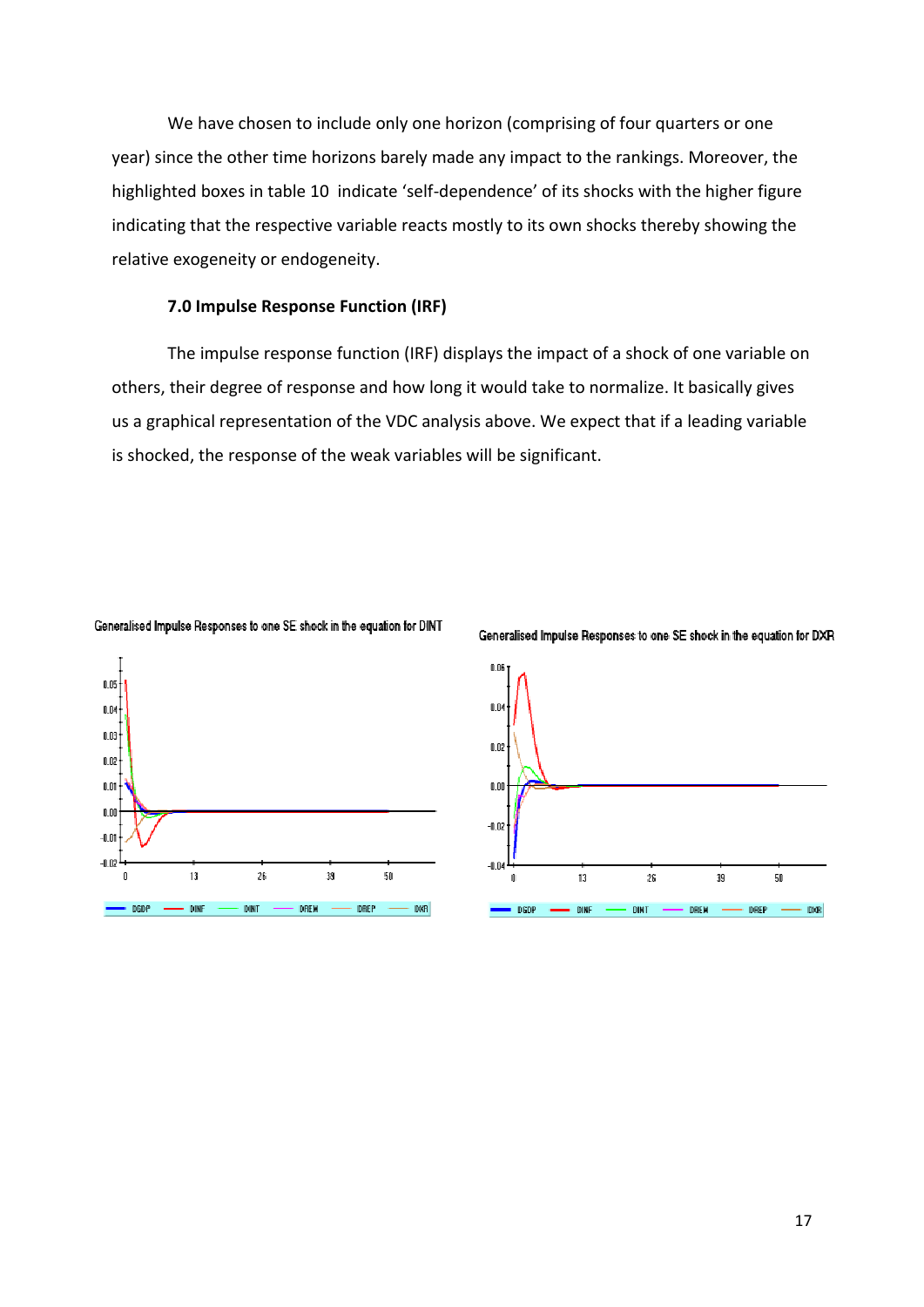

Generalised Impulse Responses to one SE shock in the equation for DINF

Consistent with our predictions, we observe that if the inflation and remittances variables are shocked, the response from other variables appear significant and they also take a longer time to normalise as compared to shocks from the endogenous variables. We can also observe the effect from a shock to exchange rate towards GDP which is fairly significant albeit both being endogenous variables and this is captured by the short time they take to normalise back to equilibrium hence showing a short term impact.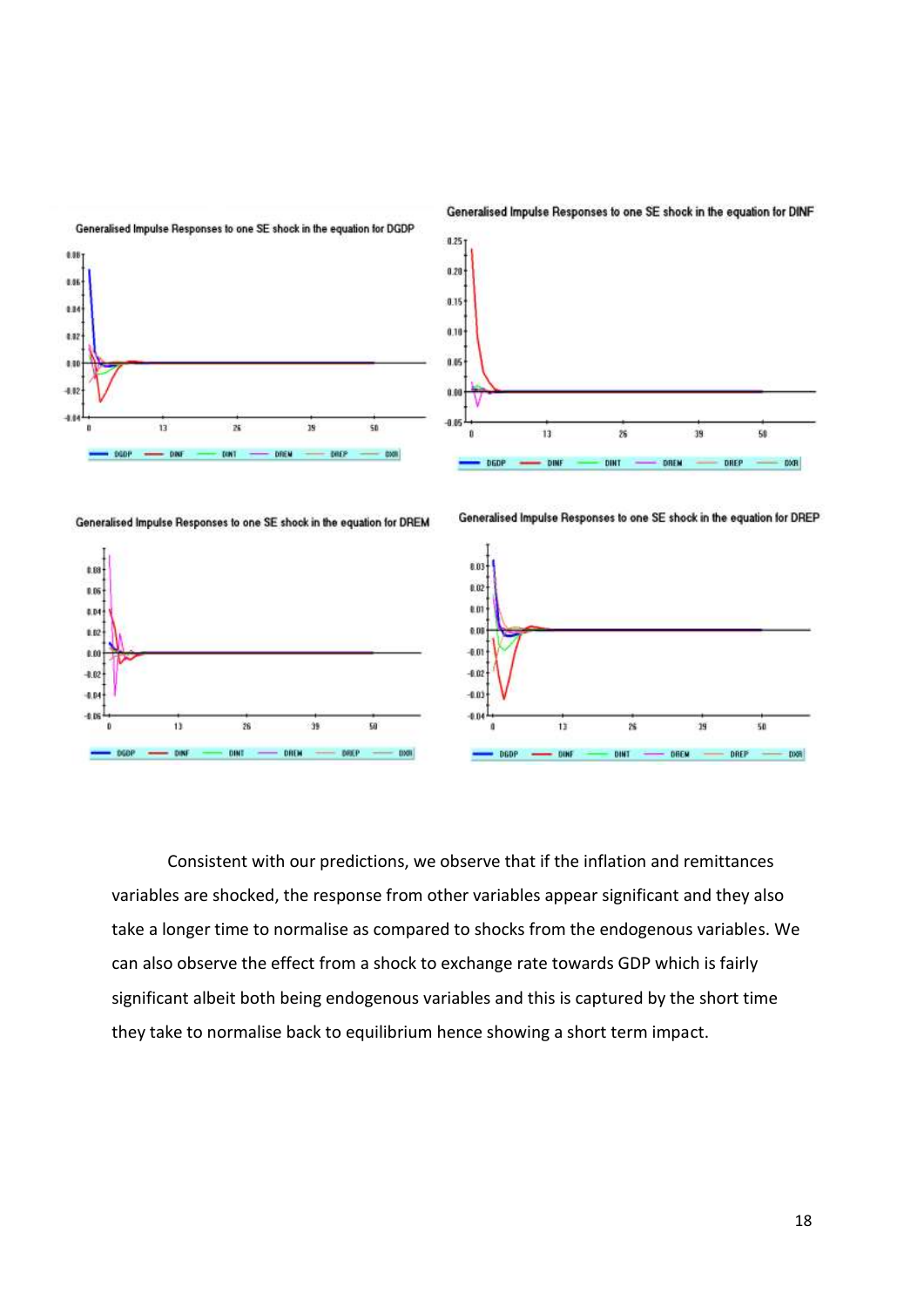#### **8.0 Conclusions and Policy Implications**

We have attempted to clarify whether indeed the Kenyan diaspora were rightly accused of causing the real estate bubble that has perplexed many in the industry. We attempted to identify whether there exists a causal relationship between remittances, the GDP and Real estate prices. Interestingly, we found no causal relationship between the growing Kenyan GDP and diaspora remittances. This is in line with Spatafora, (2005) who found no relationship between GDP and remittances. This is however against the pure self interest theory which finds indicates a positive relationship between the GDP and remittances implying a one way causal relationship which induces the diaspora to invest more when there are positive prospects in their home country. This may signify that majority of the funds repatriated by the diaspora could be for their families personal consumption and hence supports the pure altruism theory demonstrates that a positive utility is developed by emigrants when the welfare of their family in their home country improves.

Furthermore, we also fail to find a significant causal relationship between the real estate bubble in Kenya and the inward remittances. This could help the policy makers focus on the relevant areas such as rural urban migration, improving infrastructure for city expansion to create space and avail cheaper land which is in scarce in the cities and to improve and maintain the exchange rate which we found to have a negative and significant relationship with the real estate prices in Kenya. The policy makers also need to exercise caution in dealing with the exchange rate as it has a negative and significant relationship with both the GDP and the Real estate prices thereby indicating a tradeoff since a currency depreciation may reduce the real estate prices due to higher foreign investments in the construction industry thereby increasing the supply of real estate, however it also have a negative impact on the Kenyan GDP growth. Therefore, since GDP would be a priority for any government, the exchange rate depreciation cannot be used as a tool for reducing real estate prices. For a long-term solution, supply side avenues in the economy should be pursued.

Finally, on the 'brain drain' syndrome, since we find no evidence to suggest a positive impact on the home country's GDP, we may concur with conventional literature views brain drain as being detrimental to sending economies. However, we also reiterate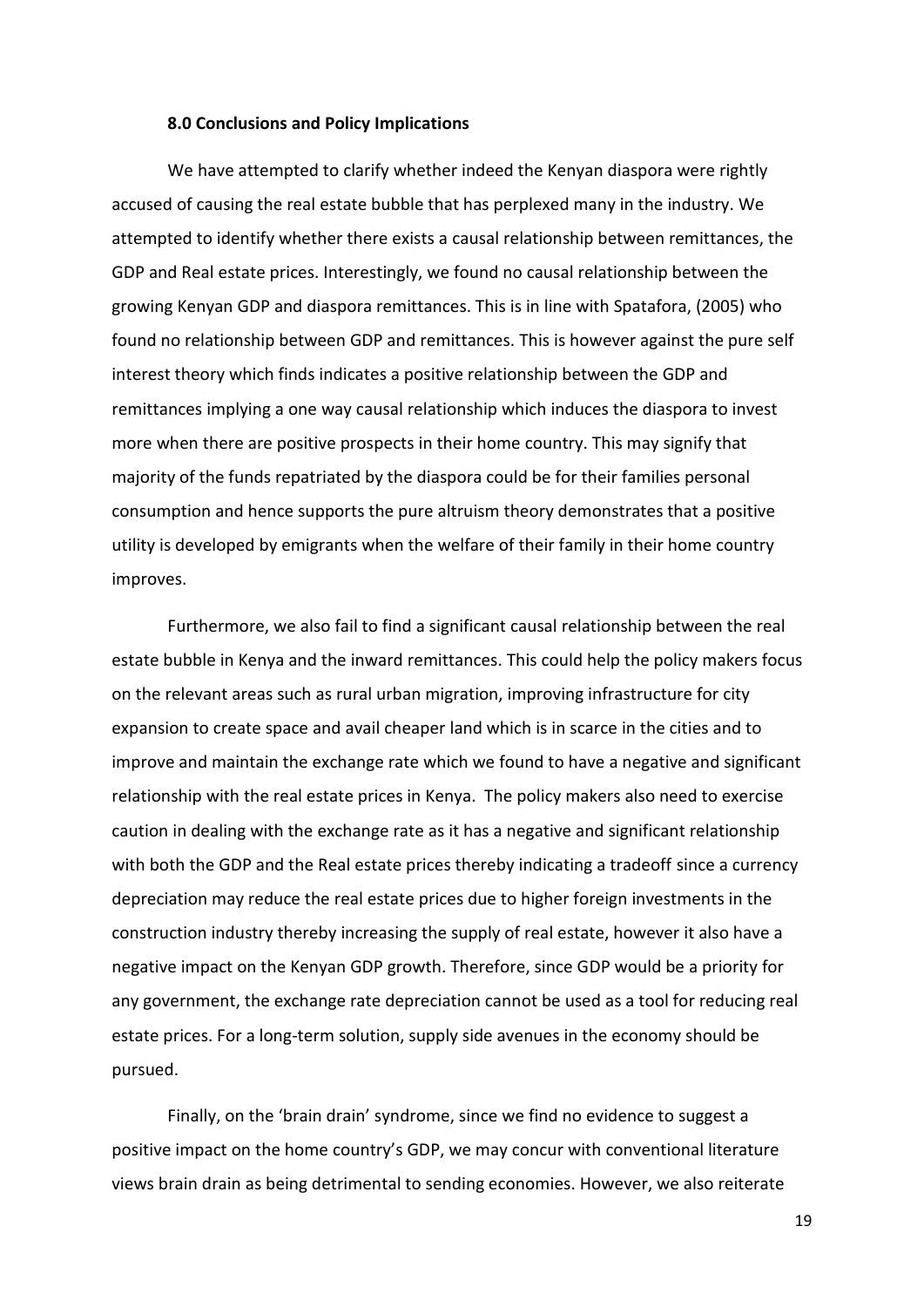that the Kenyan diaspora neither brings about harm (in terms of higher property prices) nor does it bring about the good (a positive impact to the GDP).

# **9.0 Limitations and Future Research**

There has been very limited data available for the real estate prices and this was sourced from one institution mainly focused on the urban cities and the suburbs. A longer data period would be very useful as well as incorporating more micro and macro-economic variables including land utilization capacity among others for a more comprehensive study in the future.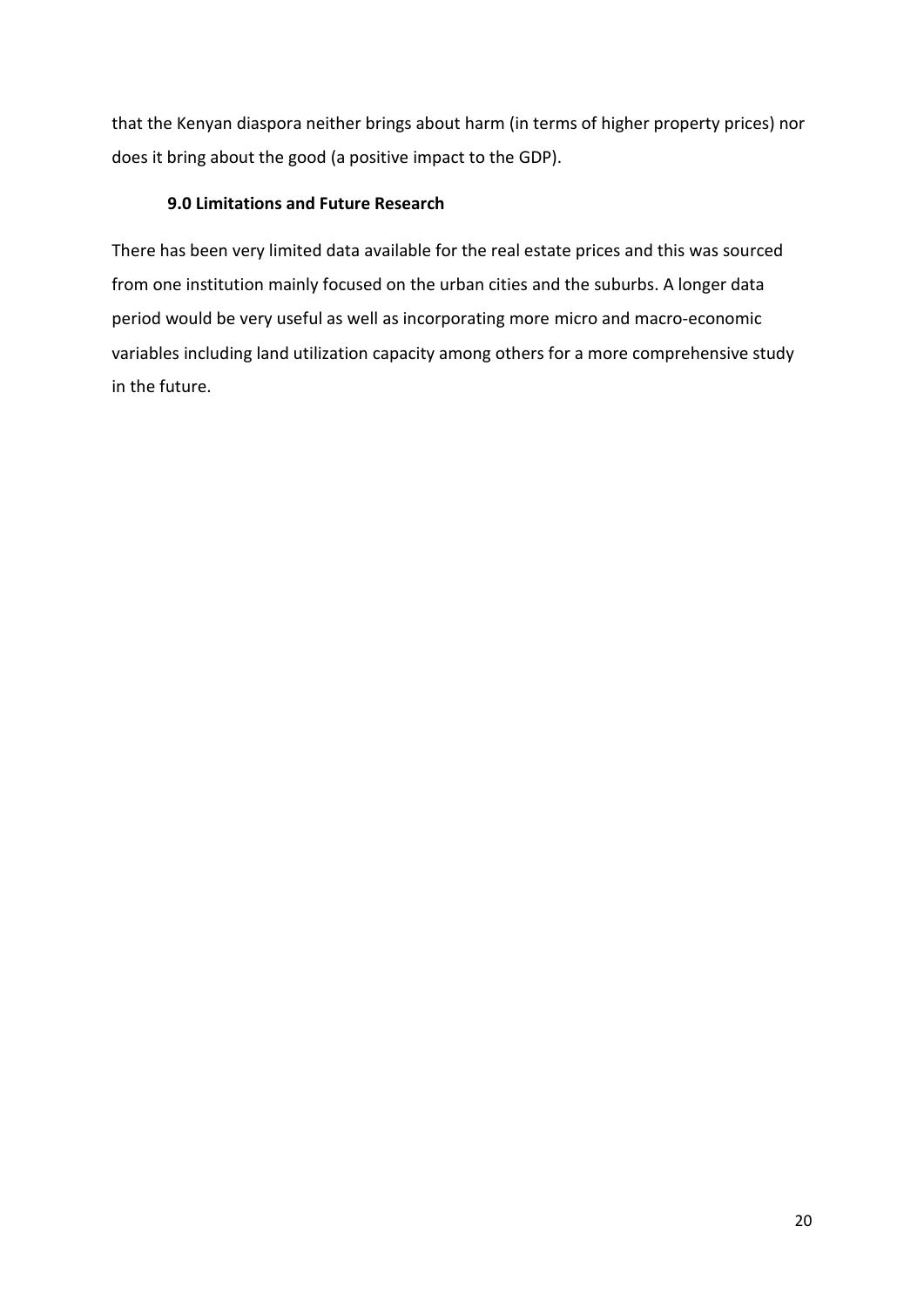# **10.0 References**

Barajas, A., R. Chami, C. Fullenkamp, M. Gapen and Montiel, P. (2009): "Do workers' remittances promote economic growth?" IMF Working Paper, Middle Eastern and Central Asia Department, 09 -153.

Barguellil, A., M. H. Zaiem and Zmami, M. (2013): Remittances, education and economic growth: a panel data analysis, *Journal of Business Studies Quarterly*, 4 (3), 129-139.

Cooray, A. (2012): The impact of migrant remittances on economic growth: evidence from south Asia, *Review of International Economics*, 20 (5), 985-998.

Fayissa, B. & Nsiah, C. (2010a). Can remittances spur economic growth and development? Evidence from Latin American countries (LACs). Department of Economics and Finance Working Paper Series.

Gapen, M. T., Chami, M. R., Montiel, M. P., Barajas, M. A., & Fullenkamp, C. (2009). Do workers' remittances promote economic growth? International Monetary Fund. Working Paper No: 9 -153

Grubel, H. G., Scott, A. (1966). The international flow of human capital. *American Economic Review,* 56 (1/2), 268–274.

Haque, N.U., Kim, S.J. (1995). A human capital flight: impact of migration on income and growth. *IMF Staff Papers,* 42(3), 577–607.

Jahjah, M. S., Chami, M. R., & Fullenkamp, C. (2003). Are immigrant remittance flows a source of capital for development ? International Monetary Fund, Working Paper No: 3 - 189

Johnson, H. G. (1967). Some economic aspects of the brain drain. *Pakistan Development Review,* 7 (3), 379–411.

Jongwanich, J. (2007): Workers' remittances, economic growth and poverty in developing Asia and the Pacific countries, UNESCAP Working Paper, WP/07/01.